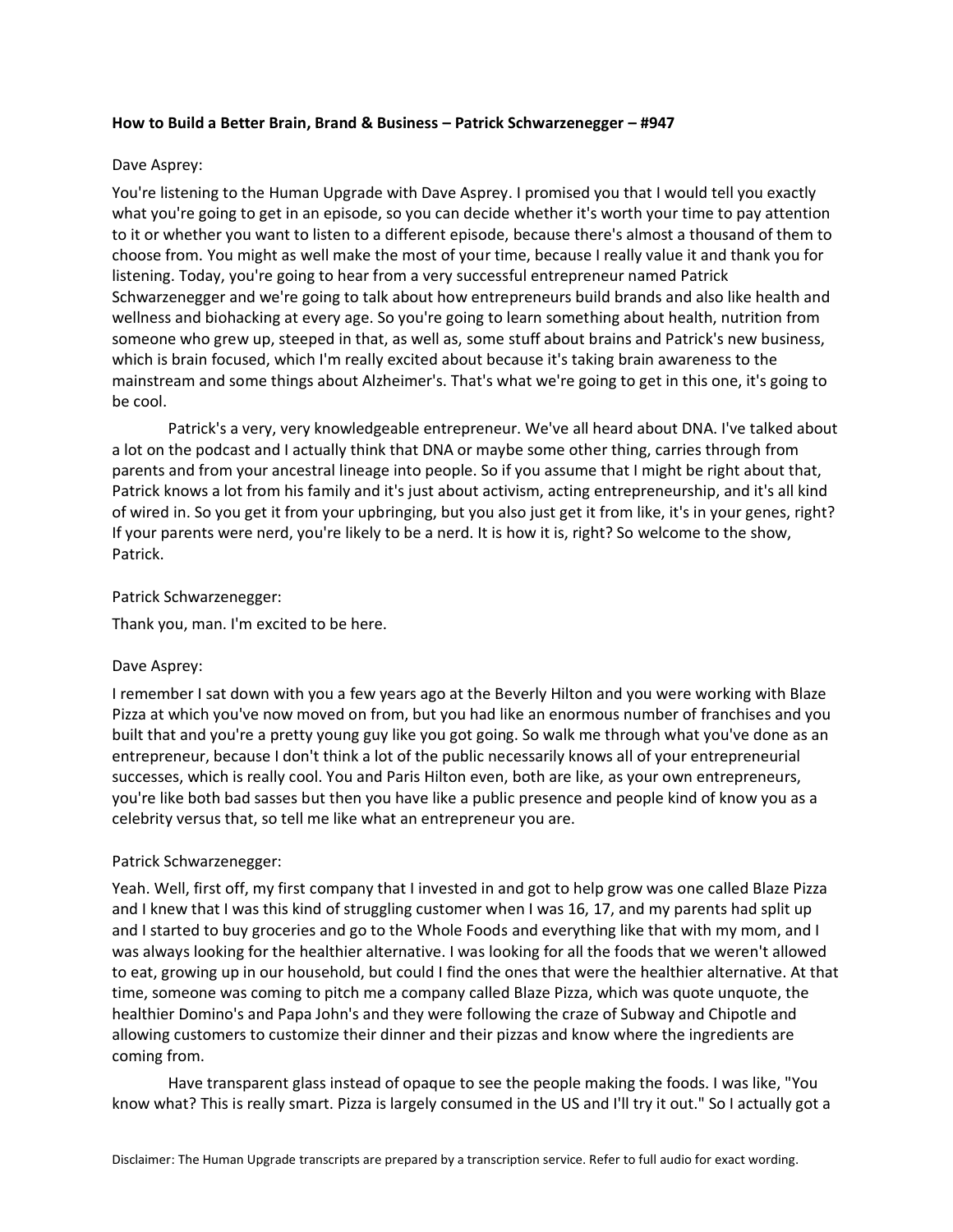loan from my parents at the market rate because if it was anything lower then it would be considered a gift tax that I would have to pay, and I couldn't afford that at the time. I went in and learned about this business. Learned about the food business, learned about ingredient sourcing learned about business operations, operations management, actually franchising, opening a store and I got hooked on it. I decided to open up my own franchises myself, I was part of the corporate company and then we opened one at the Farmers Market here in Los Angeles, then down at USC where I went to school.

And later on, I realized that the franchise model wasn't the best thing for me, but the overall corporation we grew to almost 400 stores, and that's what really decided my next stepping stone in the business space, because I saw this opportunity of health and wellness, continuing to grow as our customers came to us and they no longer wanted the Snapple Tea, they wanted the Pure Leaf or the Hones Tea. They no longer wanted the Lay's Chips. They wanted the kettle or the baked ones. They no longer wanted the normal dough. They wanted to have these cauliflower crust and keto crust and all these different things. I was like, "You know what, this is really growing. I'm going to sell out a Blaze Pizza, take all the money I made and go and start my own funds and invest solely into entrepreneurs and companies that were providing Americans with the healthier alternative."

## Dave Asprey:

Your mom, Maria Shriver came on the show and we talked about Alzheimer's and I've been a meaningful donor and raised money to support the Women's Alzheimer's Movement because twice as many women as men get Alzheimer's but we don't talk about it and you're really interested in brains. Did you get that from your mom's interest in brains? Where did that come up for you as an area to focus, especially with MOSH, which is your newest brain brand?

## Patrick Schwarzenegger:

Yeah. So my mother lost her dad, my grandfather to Alzheimer's. I think for me, I mean, I remember the whole experience with my grandfather and watching him lose his memory and his brain, and become someone that he wasn't and it was obviously very difficult to watch, but also from my mom's side, she was devastated by it, but also so intrigued by why this is happening, how this is happening and she went into full research mode and obviously started the Women's Alzheimer's Movement and started to write books about Alzheimer's, started to do documentaries, started to do papers partnered with the Cleveland Clinic. She was so obsessed with it and that got me intrigued and interested in learning about the brain, but it wasn't until COVID started, when it was February, March of 2020, I moved back home with my mom.

She was eating certain types of foods and certain types of diets and taking certain types of vitamins and functional mushrooms and everything like that. Her whole non for profit organization kind of came to a halt during COVID. There were no more events. There were no more donations really coming in at that time. I said, you know what, why don't we take my experience in CPG, in consumer product goods and food and beverage and mix it with your expertise and knowledge in the Alzheimer's space and create a mission driven brand, something that actually goes out there and educates consumers about what they eat, what they drink, impacts their brain health and I'll handle all the logistics, operations, et cetera, for you and I'll kind of bring this dream of yours to reality and we'll go and raise a bunch of money and impact a bunch of lives.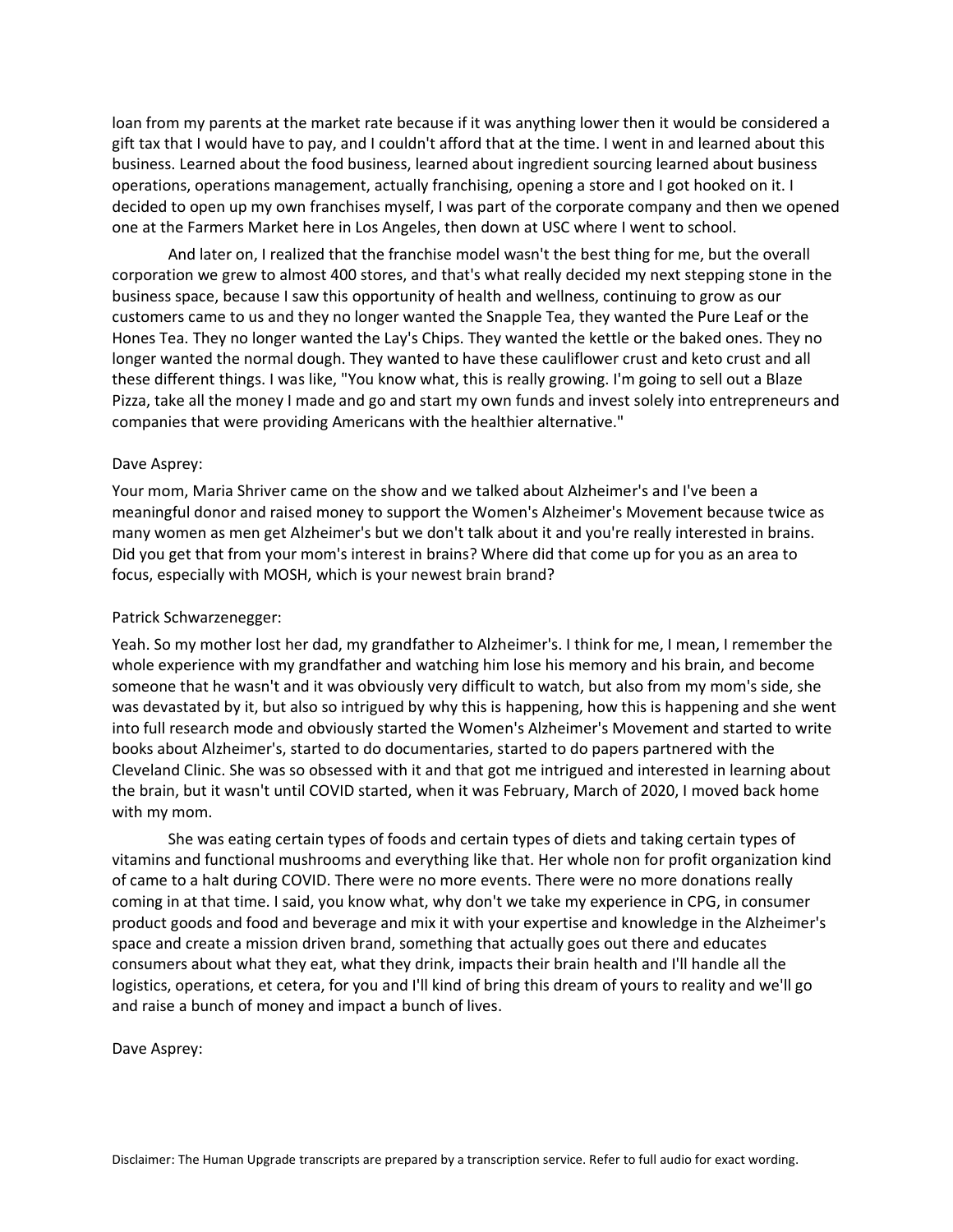I love that. Are you operating the company? Because I mean, you're an actor and you're also running an investment fund. You're kind of a busy guy and you're young too, right? You've got to be what, how old are you, 35?

Patrick Schwarzenegger:

28

Dave Asprey: There you go.

Patrick Schwarzenegger:

28.

Dave Asprey:

28, dude, you're killing it. So how do you manage your time between that? So are you CEO of MOSH? What's the setup there?

Patrick Schwarzenegger:

Yeah. So I fully run MOSH right now.

Dave Asprey:

Okay.

# Patrick Schwarzenegger:

It's a whirlwind. I mean, some days, we have acting and I have film work. I was in Atlanta this whole last year filming this new HBO mini-series called Staircase, and I remember there was a few weeks when we launched, where I just really did not sleep because we were filming night shoots, and then during the day I was on calls with people in LA and in Colorado or our manufacturing was and the R and D side. It was a really fun but terrible few weeks, and we had issues going on and problems with supply chain and an ingredient malfunction of the chemistry with the functional mushrooms, with the fats. So it was a nightmare, but it was also the best learning experience for me. This is a vital step in my career because I've been investing and helping these different companies grow. We have over 20 different companies.

It's always been from 5,000 feet up. Then, for this company to really be in the weeds of it, of having to deal with customer service, to the co-mans, to ingredient sourcing and all this stuff, it gives me a new perspective on my investing and on my compassion towards entrepreneurs and business in general. Yeah, I'm running the show and we'll see where it goes, but I think from that zero to one million, takes a certain type of entrepreneur and attention, and then, now going from one to five million is going to be a new step. Once we go above that and go into retail, as you know, it's a whole other monster, so we'll have to bring on help and sales and all that kind of force.

# Dave Asprey:

So you have a business degree from USC and did they teach you how to be an entrepreneur?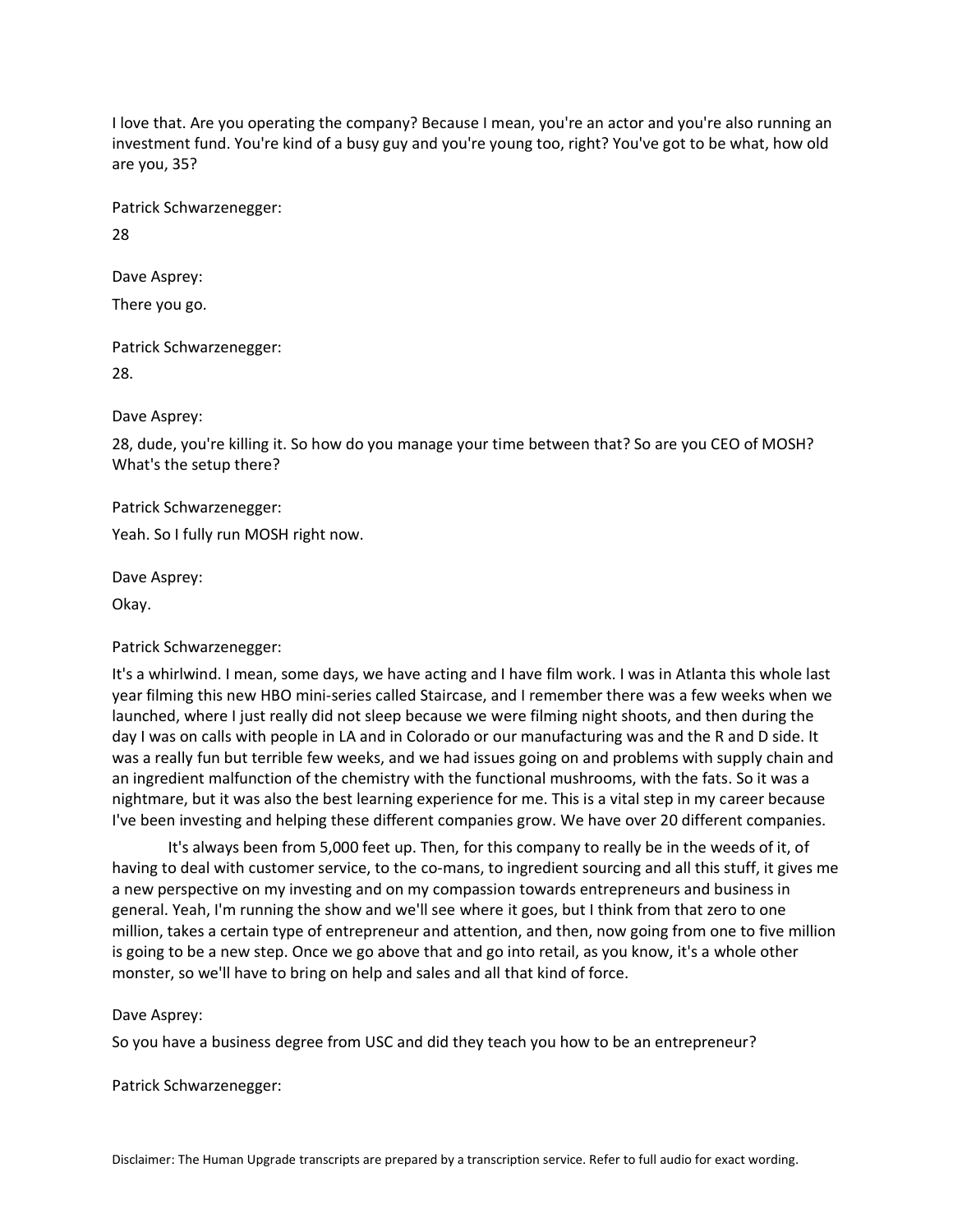Wharton didn't teach me that either. It's not in there, right?

# Patrick Schwarzenegger:

It's probably one of the most frustrating things I would say. I took the entrepreneur class at USC. My teacher was great. The school was fantastic. However, they don't teach you. There's a lot of things that they don't teach you and I'm actually a real believer of the best way of learning is to just immerse yourself into a business and actually go out there and try. It's always kind of like action is greater than motion. So actually, going out there and putting yourself in that situation is the best way to learn rather than just learning from a teacher or always planning. So, no, they don't teach it and something that I hope that I can do when I'm older is probably go back to my high school and teach a class on entrepreneurship and put them through some sort of course, and something for kids that really want to learn about business and about how to start a business and all the different steps it takes.

Entrepreneurs are getting younger and younger. I mean, there's people that are dropping out of college to start companies or people that aren't even going to college to start companies, people are learning from people like you or on YouTube. How do I start a business? What are the first steps? It's amazing that we pay 30, 40, 50 plus thousand dollars a year to a college and you want to focus in business and they don't really teach you those elements.

# Dave Asprey:

It's funny, you're talking about the cost of college. I started my first company, which tuned out to be the first company to ever do eCommerce. It was out of my dorm room before eCommerce had a name, but it was, because I couldn't pay my tuition. I'm not making enough scooping ice cream at Baskin-Robbins so I'll start a T-shirt company and I'll find some way to sell, right? So sometimes because you went to school, you have to become an entrepreneur just to pay for the school even though they didn't teach you to be an entrepreneur. So I love it that you're calling that out and there's a nonprofit ... Yeah.

# Patrick Schwarzenegger:

That's same with my dad. I mean back when he was going to ... he couldn't afford college when he first came out to America and in order to do so, he started a brick lane business. He was a body builder and it was something that continued to allow him to work his muscles and to work out and also learn business about getting the bricks, buying the bricks, then making the profit on it, doing the actual brick laying in Venice. Meanwhile, he was going at night to college to learn business, but it was kind of the crossover of actually starting and learning about business while taking business classes and to pay for it so that was kind of a mix.

# Dave Asprey:

I feel like the idea of apprenticeship is missing now and there's a lot of people ... like me, I'm early 20s, starting companies, because I'm just going to go do it. When I look back on it, I'm kind of, fortunate that my career took me to Silicon Valley where I did get ... it wasn't technically, we didn't call it an apprenticeship, but I got to work for some real bad asses who taught me the ropes so that I could, I could scale. If you could provide advice to other people in their 20s about being an entrepreneur, is it better to work for an entrepreneur for a couple years to see how they do it or is it better just to take the plunge the way you did?

No.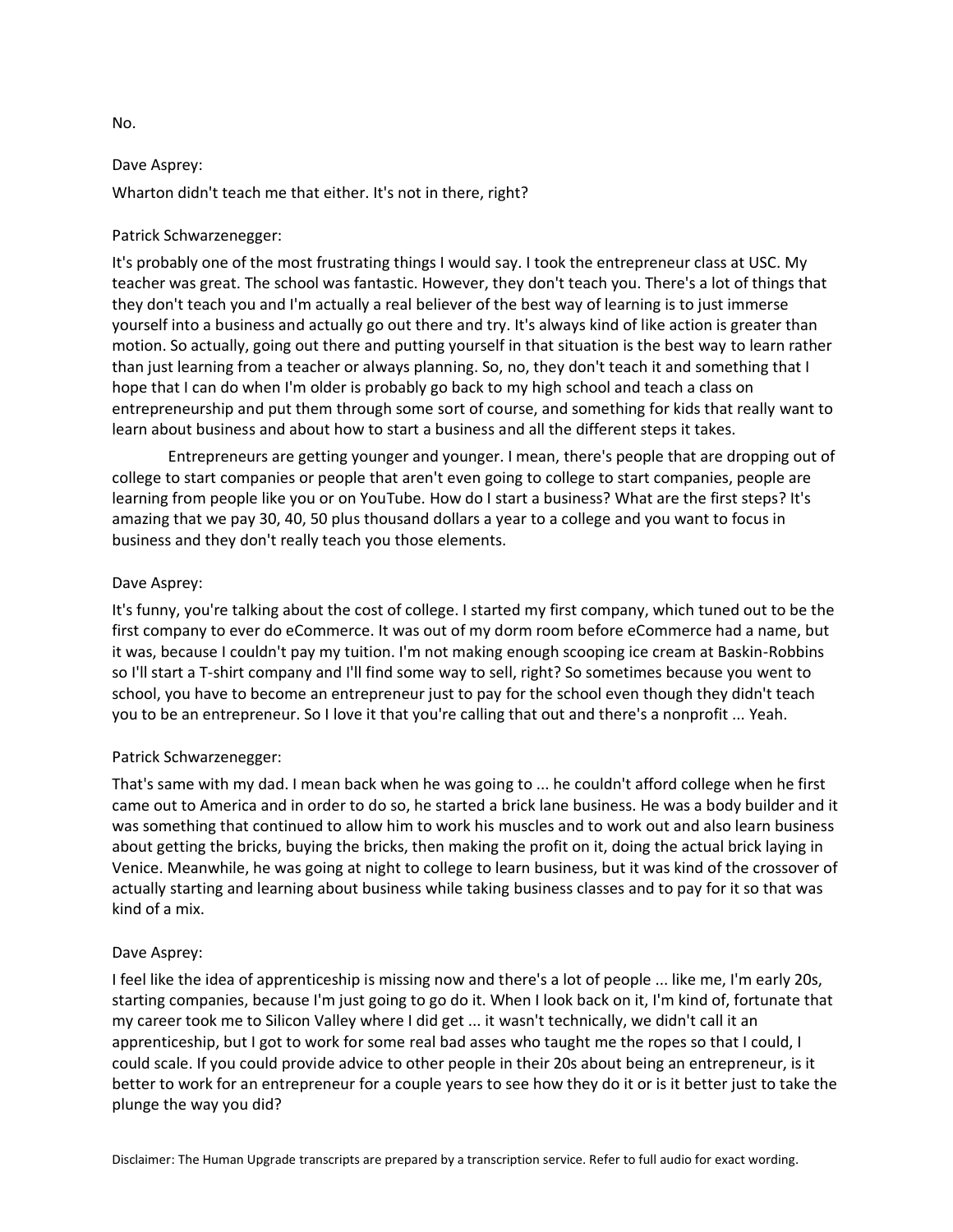# Patrick Schwarzenegger:

Well, first off, I didn't just take the plunge. I mean, I kind of did exactly with what you said. My parents were always big believers of, it's not necessarily what you do right away, it's who you learn from. Success leaves clues. There are people out there that are extremely successful and you can learn from them and take things that you admire or you love and learn from things that you don't. So I worked for a guy named John Davis who was a film producer and crossed over into the business space. He was someone that made a lot of money in producing films and then started companies like Wetzel's Pretzels with Rick Wetzel, and that's actually how I got into Blaze Pizza. That was another company they were doing. Now, we have another company called Dave's Hot Chicken.

So that relationship with him, I got to learn from him about film and about business and the crossovers, and he actually brought me in on the business deal. Then, I went on to learn from another guy named Rick Caruso, who's currently running for Los Angeles mayor actually. So I really value during my high school, internship years and going into college about who I could learn from. Then of course I had my parents, which was a bonus to learn from as well.

Dave Asprey:

Of course.

# Patrick Schwarzenegger:

I think it's really important to take steps and to really learn from people you admire. I mean, if you could find someone that is your quote, unquote mentor or someone that advises you and helps you with things, I think that's a huge bonus and yeah, I don't want to dissuade someone from making the leap. If you really see an opportunity or a problem out in the marketplace and you have something that's going to address that problem, then you have a viable potential business and you should go into it.

Dave Asprey:

I have a question for you about ego.

## Patrick Schwarzenegger:

Yeah.

# Dave Asprey:

When I was 25, I had lots of people reach out. I was in Entrepreneur Magazine. "Hey, Dave, you weren't really fat." I'm like, "Well, here's my picture from Entrepreneur Magazine where I'm 280 pounds." I'm pretty sure that some people saw that so yeah, I was fat. I had too big of an ego to ever take advice from the people who reached out. I was like, "I'm going to do this myself. It would be a form of weakness and then I'll owe you something." Frankly, that was all ego. Now, here you are. You're an actor, you shirt off pictures all over the place. You come from a family of accomplished people. How are you not that full of yourself, that you're willing to go out there and learn?

# Patrick Schwarzenegger:

Well, I just always really do want to learn. I mean, there's people out there that are way smarter than me, way better at business to me, way more intellectual, that are way more in shape, way more everything. So why would I not want to have a trainer that pushes me to get better, teaches me something new? Why would I not want to have a nutritionist that could tell me something new about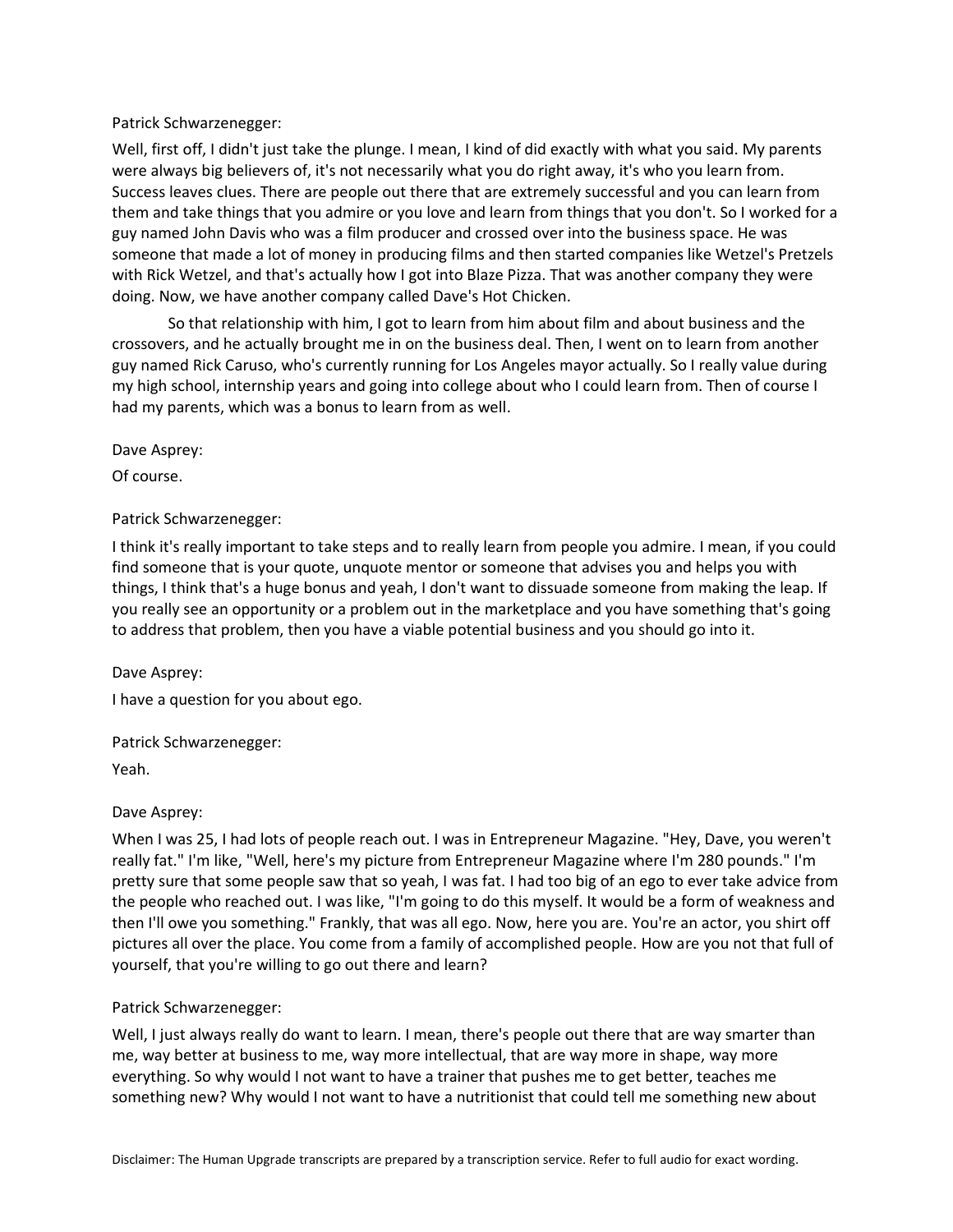my diet or my body or how my body reacts to certain foods to optimize? Why would I not want to learn from someone that has went ahead and sold their food and beverage product to thousands of Targets and Whole Foods and everything, and could help me get myself in those doors or I could learn something from them. Like I said in the beginning, success leaves clues.

I would much rather go and learn things from people that have been there, that have accomplished, and that could help me than not. I mean, it just doesn't make much sense to me. You look at Kobe Bryant, he continued to have a trainer and everything until probably the day he passed away. Tiger Woods continues to change his grip and learn from his trainer. Baseball players continue to shift their hand rotation and stuff on the bat to continue to optimize from their coaches. So even the best in the business, look at ways to get better. I mean, that's really what you do, right, is you're always telling people how to optimize their brain and their body and get better, and I think people listen to you because you're knowledgeable in that space, you're an expert and you continue to read from other people because you want to continue to learn more about the brain and body as well.

So I guess it just stems from me wanting to get better and to get more intellectual and to continue my passions in my career.

## Dave Asprey:

Well, it takes a level of maturity that maybe I was slow to get that, so kudos for, I would say staying humble and I don't know if anyone who manages to do that knows exactly how or why, but I imagine it's something to do with parenting and maybe just the nonprofit side of just giving back to people which has been founders of the Peace Corps in your family and all. So just that notion of giving back, but something landed even when we met him. I'm like, "Wow, this is an interesting guy, because I wouldn't have been as grounded as you are during that phase of my entrepreneurial career." So kudos man and that's just genuine like wow.

## Patrick Schwarzenegger:

Thank you. I appreciate that, and I appreciate the first time I randomly messaged you and you were willing to come meet me during ... I think it was just hours before your speech or hours after, and you met me in the hotel and talked to me for an hour, so back at you.

# Dave Asprey:

It was really cool, and I think you've already got the vibe that you're helping entrepreneurs as an investor and an advisor and it feels good to help people you, but it always does and it makes you a better person as well, which is something that they didn't teach me that in business school either. In fact, it's sort of more extractive, what they're teaching but the reality is if you can start a company that actually helps people, you're actually getting the energy from doing an active service. The reason that I wanted to have you on was to pick your brain about entrepreneurship, but also you started MOSH with your mom, the brain brand, which is protein bars. This is the first time that I've seen something besides some of what I did when I was at Bulletproof was more performance, but you're straight up the brain brand. So like, "Oh look, we're selling protein bars not to people who want to get thin." You're selling them to people who say, I want my brain to work.

That's like ... hold that in front of the camera. That's a pretty big innovation. What made you think people would do that? Because it's hard to sell brands. It really is.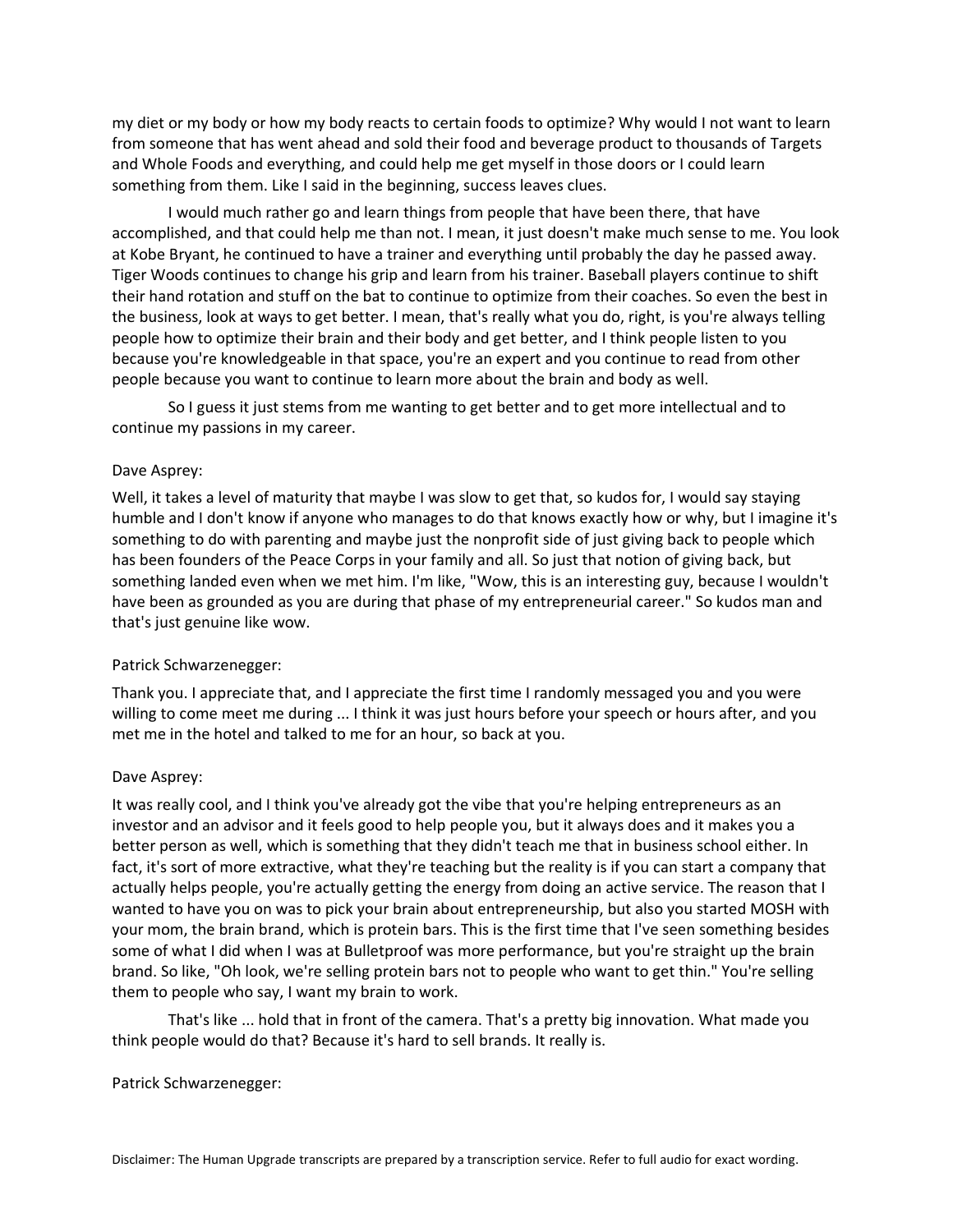It is, and we went back and forth and our first name was something that actually incorporated the word, mind and brain into it and ultimately, we went with MOSH because that's my mom's initials Maria Owings Shriver Health.

## Dave Asprey:

I didn't know that.

# Patrick Schwarzenegger:

Yeah, and she thought it'd be more personal for her and go more to her story, and we really want it to be a brand that was created out of a mission and out of the why, and not so much the what. The mission of our brand and the story of her with her father and everything like that was the stepping stone for this whole brand to really ... to go off and we really wanted to see do care, do customers care about brain health through food and through beverage. We don't want to be a protein bar company. We want to be a brain health company and similar to what you did, how do we do that through bars or how do we do that through nut mixes or hydration powders, or morning routines, or nighttime sleep aids or supplements.

Everything kind of in that realm and how do we do something like that, but also educate consumers and raise money and donate that to the Women's Alzheimer's Movement. So it's been an amazing journey. I can't believe how many people are interested in brain health, and I think that grew from COVID as well, and after. People are trying to optimize whether you're my age or your 50s and 60s and you're worried about cognitive decline, it's gained a lot of popularity and gained a lot of interest from people that are really trying to stay focused, sleep better, work out better, every different which way.

## Dave Asprey:

So you sat down and said, "I want to make a bar for the brain," and one that's designed for the mass market that's accessible to everyone. What did you decide to put in it? Kind of walk me through the pieces.

# Patrick Schwarzenegger:

Truthfully it's not mass market yet. That's something that we have to work on and that will come with scale but right now, our price of a bar for us to buy the specific ingredients like the grass-fed whey protein aspect of the collagen or the Ashwagandha, Lion's Mane, incorporating the vitamins, you know very well, it's not cheap. Especially right now with our ingredient prices up double digits from last year when we first started. So it's my goal to bring down the price, to make it accessible towards everybody. I don't think we'll ever get to a kind bar or our X bar of being at 149 on the shelf. It's just not possible right now, but that is our goal, is to create other products that are more accessible, but we're more premium bar right now.

We're at \$3 versus like I said, some of the other ones that are half that. Yeah, those are some of the ingredients we went with really kind of a brain healthy diet that my mom was eating, which was low sugar, healthy fats, good source of protein. So the protein being from the almonds, the grass-fed whey, the collagen, the chia seeds, the flaxseeds, the healthy fats coming from, again, the almonds, the Omega-3s, the flaxseeds, the chia seeds, the MCT. Then, we have the different vitamins and functional mushrooms, like the Lion's Mane, Ashwagandha, Vitamin B-12, D3, et cetera. So it's something that we're really proud of, that we need to continue to innovate on and quote, unquote, perfect but it's been going really well.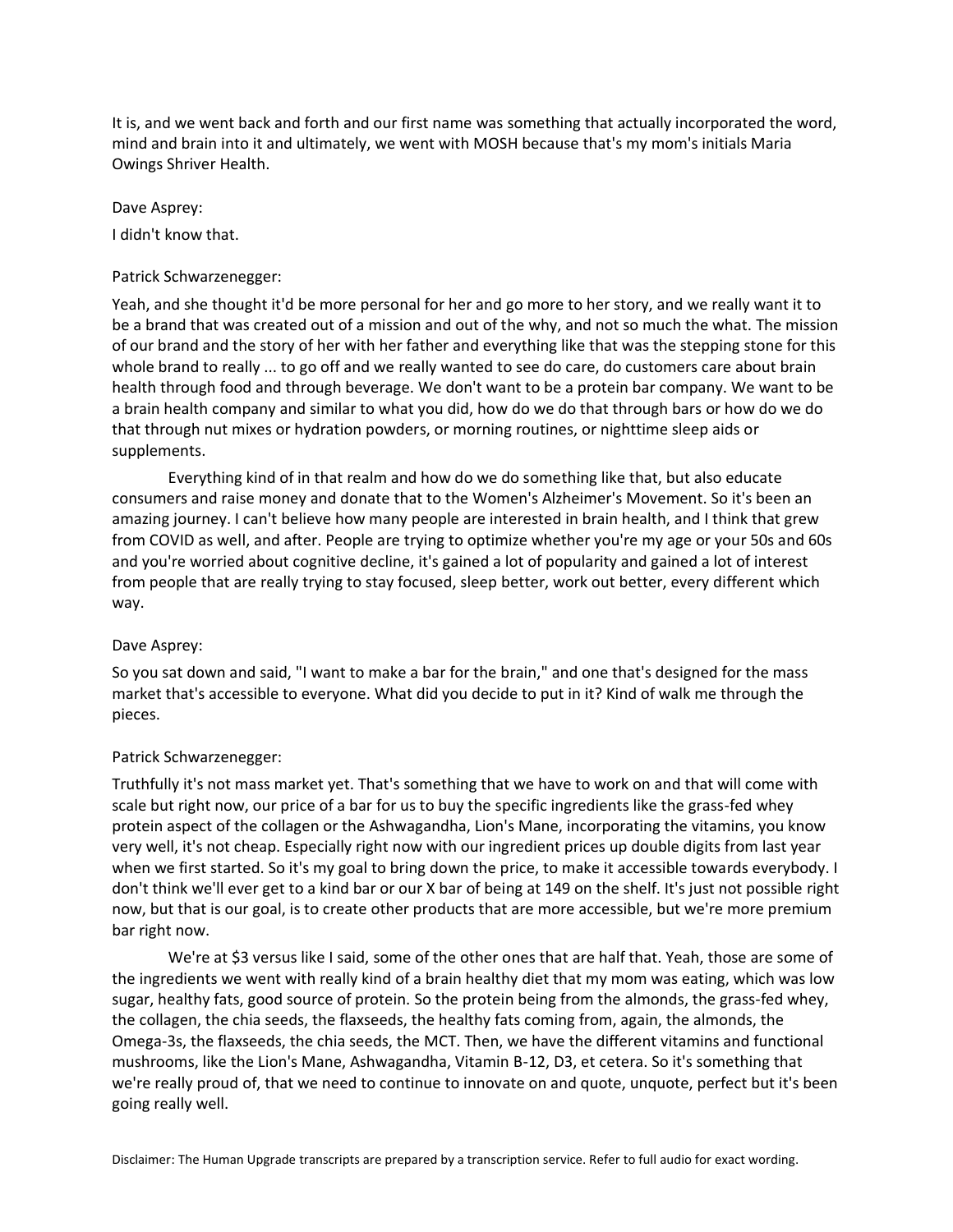If it gives you any hope in the early days of Bulletproof, when we got into Whole Foods, we were out selling our X Bar with a bar that was \$3.99 and that was first you facing and it's skew guys like each flavor of bars, so our bar had like 20 flavors, so we had three, so it's not like we sold more bars than they do, but for every space we were selling more, even at a premium price. Part of the change that I'm working to make in the world and many others is that people ... instead of saying, "Oh, the first place I can cut costs is on my food, so we're all basically eating kibble," or I can say the last place that I want to cut is on my food because it lowers my healthcare cost and improves my quality of life so much.

So I think there's a lot of people out there who are happy to pay \$3 for a bar that has MCT oil, that has collagen, that has Lion's Mane in it, which is expensive in it of itself. So you're saying, "Oh, I've just got more benefits, so it was worth it," right? Maybe if you only have a dollar, you buy a bar, that's pretty much a sugar bomb with a bunch of grain in it but if you can do \$3, you always do, because it's better than spending it on fast food. So I think there was a space for it. I saw that there was space for it, but we did have to be on price down to reach more people, so that was over time you do that.

Patrick Schwarzenegger:

Exactly. That's our hopes as well.

Dave Asprey: You're all eCommerce right now?

# Patrick Schwarzenegger:

Only, eCommerce only through our own website moshlife.com, and that was a very ... we took that decision because we wanted to really have the ability to talk with our community. We had things that went wrong in the beginning. We had things that went right in the beginning and for us to be able to one on one, communicate with our customers and make things right, make things whole figure out what are they loving about the bar? What are they not liking about the bar? Is the flavor great? Is it not? Is there after the taste, is there not? Do they care about grass-fed whey? Do they not? These little details, it's the best way to learn when you have it through your own website. We can control pretty much everything when it is through that. Eventually we'll grow, we'll get to Amazon, we'll get to Thrive, we'll get to retail, but one step at a time,

# Dave Asprey:

Well, I would say, go talk to the guys at Erewhon. They're super high end food stores, grocery stores in LA. They were the first retailer that I had, when I was running Bulletproof. It was really cool to work with those guys because they're a good place to launch a brand in retail,

# Patrick Schwarzenegger:

They are. They're really great and the other thing I just want to say in case there are entrepreneurs out there that are listening, one of the biggest reasons we stuck to online and to our own website was the education factor that we could really educate consumers about what these ingredients are and about our mission, about where are we giving back? Who are we giving back to? Why are we giving back? What's the story from my side and my mother's side that made us want to even start and embark on this journey? So all of that you can do through online, and when you're just there on a shelf in retail, it doesn't have the same impact.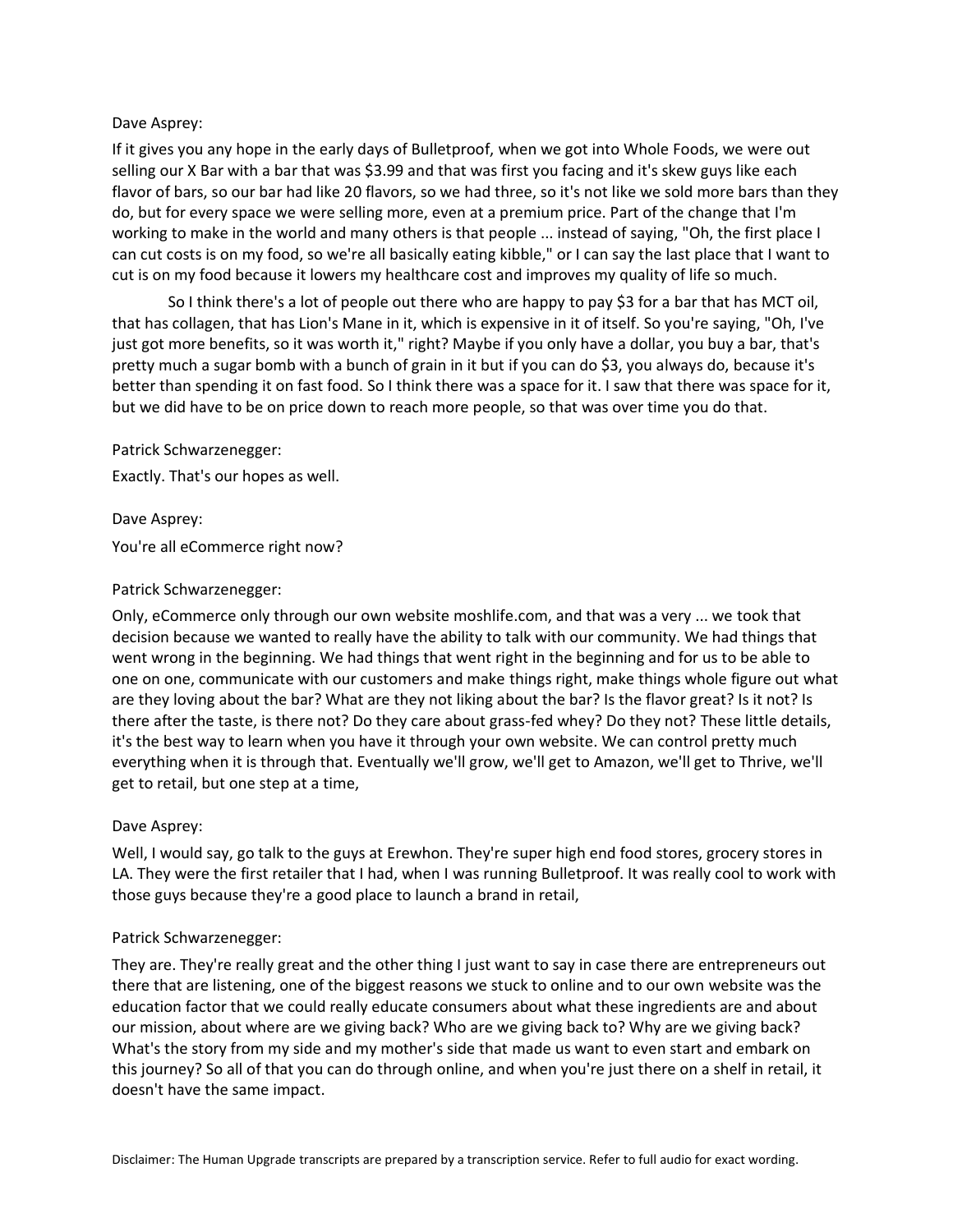You're right. My experience from talking with a bunch of consumer package goods entrepreneurs is that you can scale eCommerce up to about 40 million revenues. And after that, you just hit this wall where the cost of getting a new customer in the door is really hard and that's when you cut over to retail, I probably did it a little too soon because what I realized is that the team that can sell a retail product to manufacturers is just different than the eCommerce team. So you want to be half and half, but then you end up having to hire a whole new team, who knows how to go to grocery stores. It's a whole different ballgame and consumers don't have any idea that any of this happens in companies, but it's a really big thing. If you're going to go into a grocery store, because you're saying, "Well, how much you're going to pay for a bar?"

I don't know, I buy it online, I buy it here but for an entrepreneur, it's millions of dollars of investment in order to earn the right to offer something that's worth it for consumers and stores. So I think you're on the right path with eCommerce, but I want to pick rain because you started out as a franchisor and a franchisee and you moved into consumer package goods. Okay. I am kind of the opposite, where clearly I grew Bulletproof very substantially and it was eCommerce and then grocery. Now, in my portfolio, I've got Danger Coffee, which is my new coffee company with added minerals. That's an eCommerce only CPG kind of thing, but I know that game, right? I also have a franchise, which I haven't done before. So I'm doing it in the opposite order as you. So Upgrade Labs, we've sold a good number of franchises and we're in the middle of that.

By the way, ownanupgradelabs.com. They're a clear plug. This is my first time as a franchisor so I've hired a team from Orangetheory, like people really know what they're doing, but what advice would you have now that you've tasted CPG, but you really know franchise, what are the differences between being a franchise owner, operator and being CPG entrepreneur?

#### Patrick Schwarzenegger:

I would say the biggest difference is the word profitability.

#### Dave Asprey:

What are the differences between being a franchise owner operator and being a CPG entrepreneur?

#### Patrick Schwarzenegger:

I would say the biggest difference is the word profitability. That's the biggest difference. When you're a consumer product goods company and you're in growth mode, profitability, what does that even mean? No, one is really that profitable in the beginning, especially when you're in growth, whether you're a direct consumer, whether you're going to retail. You bring in money to go and try to grow and get that top line of revenue as high as possible. Show that if there's a bigger fish out there that can maybe buy you, increase not only the revenue, but the margins and thus make it profitable. When you're talking about franchises, you need to be able to tell a franchisor, "Hey, you're going to make your money back and start profiting within 24 to 36 months. You're at risk for the beginning, and then you're going to really start profiting."

So profit becomes a real thing, right? You need to try to get that double digit. You have to pay attention way more to labor percentages, to ingredient cost of goods, to your rent. All of those different kind of factors become way more pertinent basically to the overall business success. The reason why I really didn't like being a franchise was it wasn't my day to day thing. It wasn't like I was a franchise expert. I was there every single day, running the show, knowing exactly what it is for people that this is their bread and butter, and they do it as their daily job and they own one, two, three, four, five, six plus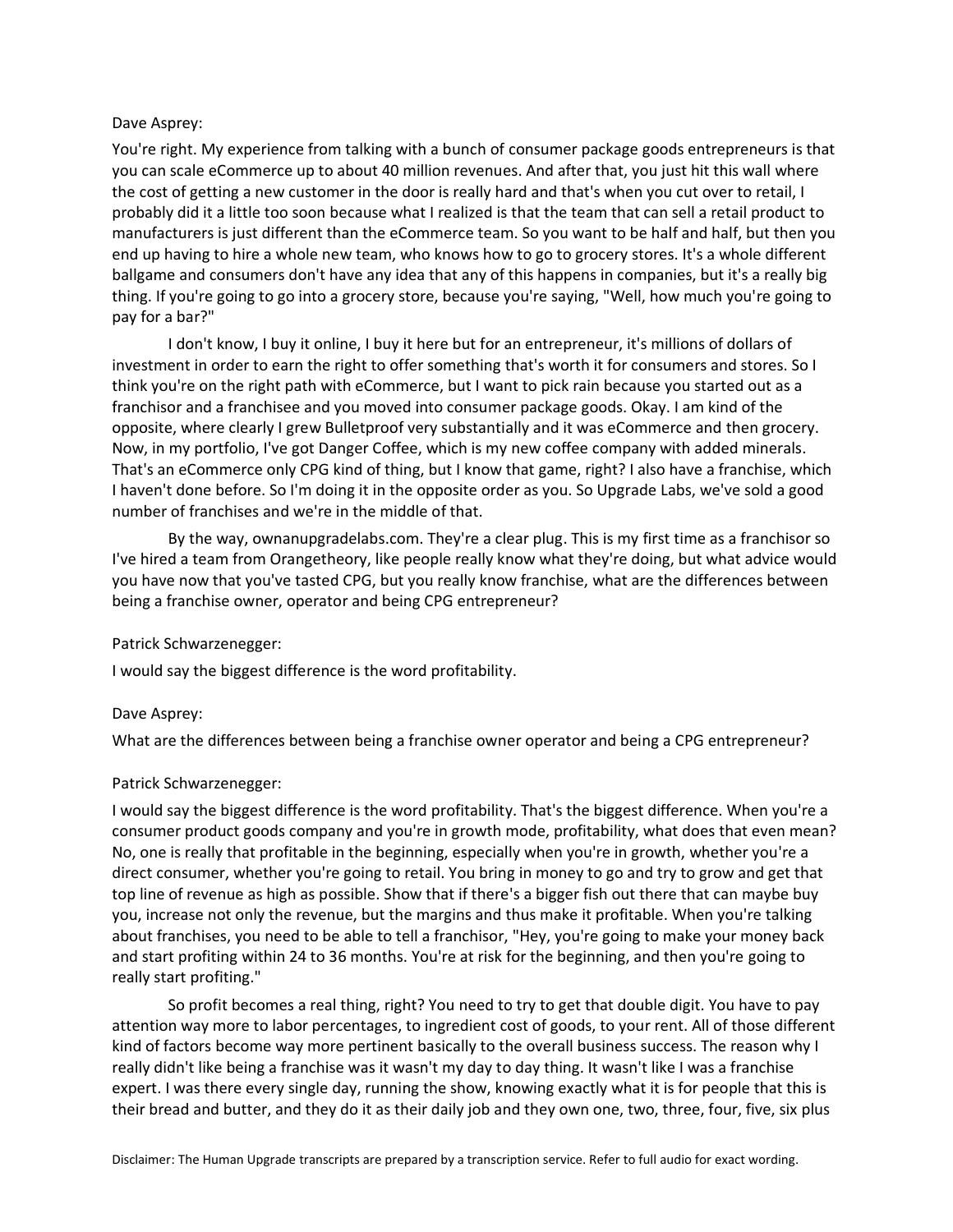franchises of something, and they are kind of a well-oiled machine. Then it really makes sense, but for me, I was just ... my head was spinning when one week the cheese cost was this and then the next week, it was that.

When the rent was going up and in California or in Los Angeles, the cost of labor was going up and we weren't allowed to increase the prices because there was this corporate rule on the prices, when we couldn't increase it in LA and not increase it in Washington or Texas, but in Texas or Washington, the labor laws were way different than in LA. So, I don't know, maybe I have a bad opinion about it because of being in LA, it's extremely tough with wages, cost of good and rent prices but yeah, I would say the biggest difference is just the idea of EBITDA and profit.

## Dave Asprey:

Is LA a good place to do business now?

# Patrick Schwarzenegger:

I can't imagine, I won't do any ... I mean, right now, it depends actually for you in your coffee shops, I would chuck it up as a marketing campaign, right? You probably don't really care that it's a big profit margin and you're just, "Hey, LA is very dense. The population is massive. Let's get this brand identity out there. Let's really build it. It's okay if the store is neutral and doesn't make any money. We'll use this to build it, and then we'll go and open in other places throughout America." Sure That works, but to really go and open a business here, I don't see how it's going to be really worth the risk right now. I mean, like I said, the labor is going up. The rents are continuing to go up.

The taxes are going up. People don't want the prices to go up. The ingredient costs are going up. Your margins are going to be slim to none. That's why you've seen a plethora of people, moving to other places, Texas, Florida, places throughout middle America, Ohio, in hopes that they can have open businesses there and it's more accessible.

## Dave Asprey:

It is more accessible. I've had the Upgrade Cafe open now for seven years in Santa Monica and sometimes, it makes a little bit of money, but it's a labor of love and a community building point. It's not what's paying the bills. If it pays its bills, I'm exceptionally happy and we've got a couple Upgrade Labs locations there. Like I said, labor costs, regulation. It's a sort of thing that if that was what I only did as an entrepreneur, was those three things in the LA market. I would be sort of thinking, how am I going to afford my airfare to get down there? It would be really, really rough. So I know that with Upgrade Labs, we're growing and it's worked really well, but LA is the toughest place to do business right now. So I'm a little worried about that. They're going to have to fix it.

## Patrick Schwarzenegger:

LA is tough. It's really tough and that's not to say you can't do it. I mean, there are tons of successful businesses and brands that do work in LA. I just don't know if you're going to really start a new company, is that the best place to start? I would say it could be, if you're really just focused on brand building and identity and you want to show proof of concept to go and then grow it elsewhere.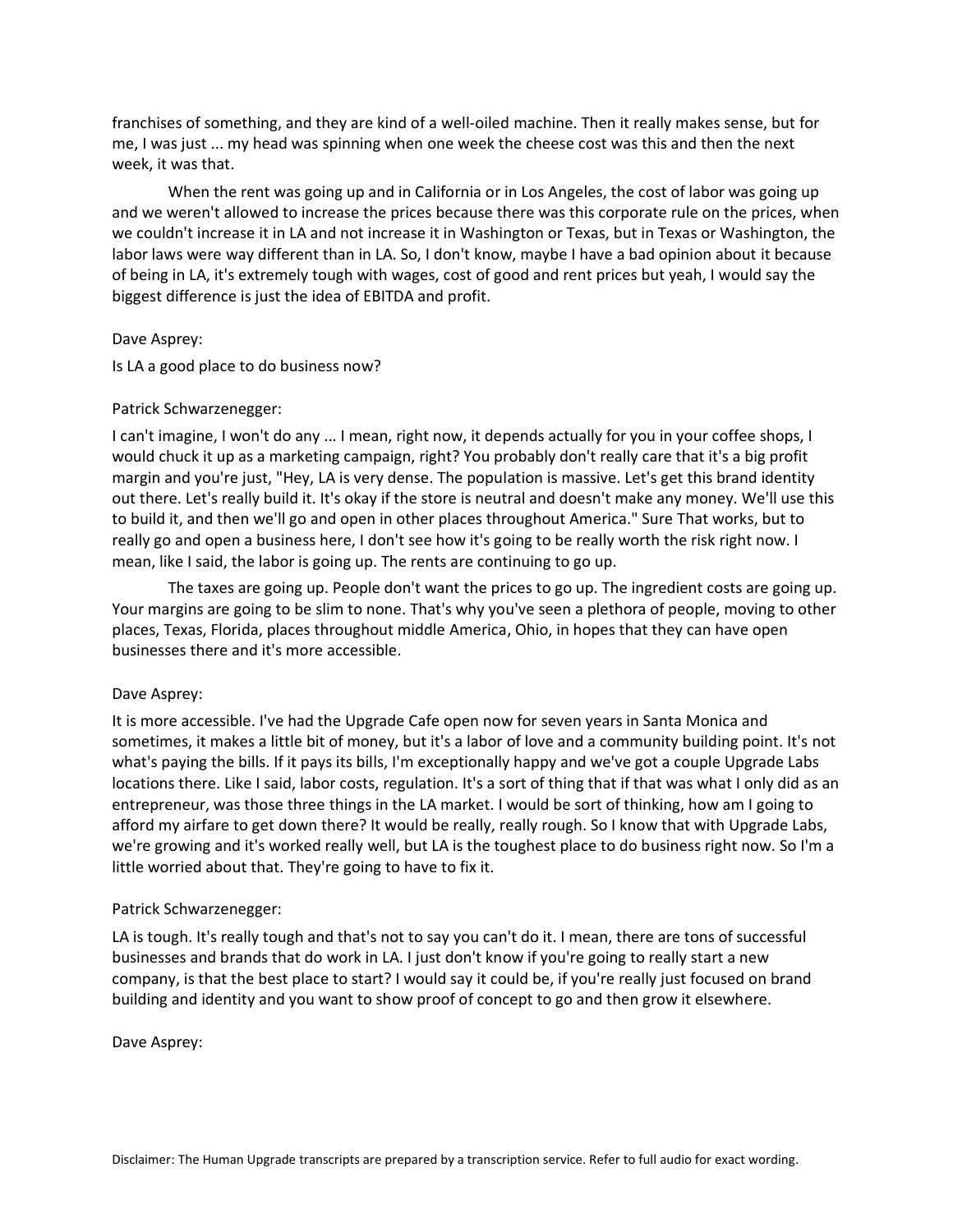I like your perspective on that and as an eCommerce brand with MOSH, with your bars, it doesn't really matter. So you can be in LA, but your team can be all over the place. Are you doing a virtual team or do you have like a headquarters? What are you doing for that?

# Patrick Schwarzenegger:

Yeah, we work out of our office here in LA, in Brentwood, out of my mom's office as well, but look, I've been part of a bunch of different direct-to-consumer companies and everybody had that exact thought that you just said, once COVID hit, they said, why are we spending all this money on offices in LA when we're doing everything through virtual zooms and performance market. Everything is direct to consumer. I know pretty much 95% of the companies that are mostly direct-to-consumer focused, moved. Moved out of the country, moved to Florida, moved to Texas, moved to places that they didn't need to spend a lot on large offices. Didn't need to spend as much on taxes and the cost of living was better in other places. So when you're direct to consumer, you could be spread out all over.

# Dave Asprey:

So what do you say to people who say, "Look it's easier for you to be an entrepreneur, you come from a prominent family. You're also an actor. It gives you an unfair advantage in all that." Do you think you work as hard as an entrepreneur who doesn't come from a well-known family?

# Patrick Schwarzenegger:

Well, that's kind of two parts, two part question. No. 1 was the idea that I come from a family that I'm very fortunate to, that they're financially stable and things like that. So does that help me as an entrepreneur? Of course.

Dave Asprey:

Yeah.

# Patrick Schwarzenegger:

There's not going to be ... I'm not going to say having parents that didn't give me my first loan to get into Blaze Pizza, wasn't helpful. Of course, it was, that's what started my career. There are tons of entrepreneurs out there that don't have anything that go on to be extremely successful like my dad. I mean he came to America with no money to his name and someone had to pay for his ticket out here and he became extremely successful because he didn't have a safety net. He knew that he had to do everything he could to go out there and make it. When you talk about how hard do I work, without trying to brag or to boost my whatever, I work. I work hard.

## Dave Asprey:

You work your ass off. I've seen it and that's what I want everyone listening to hear. Just because-

## Patrick Schwarzenegger:

I do it because I like what I do. I'm passionate about it and I have a big vision of where I want to go with my career and with our brands, and I love it but it's funny because people always ask that kind of stuff and with my working out, I'm always the first person at the gym at 5 AM, 5:30. I always tell people, "You know, you want to come work out with me, come in then. There's a reason why I'm the only person there in the mornings, because no one wants to get up as early as I do." I like to do ... I have a very set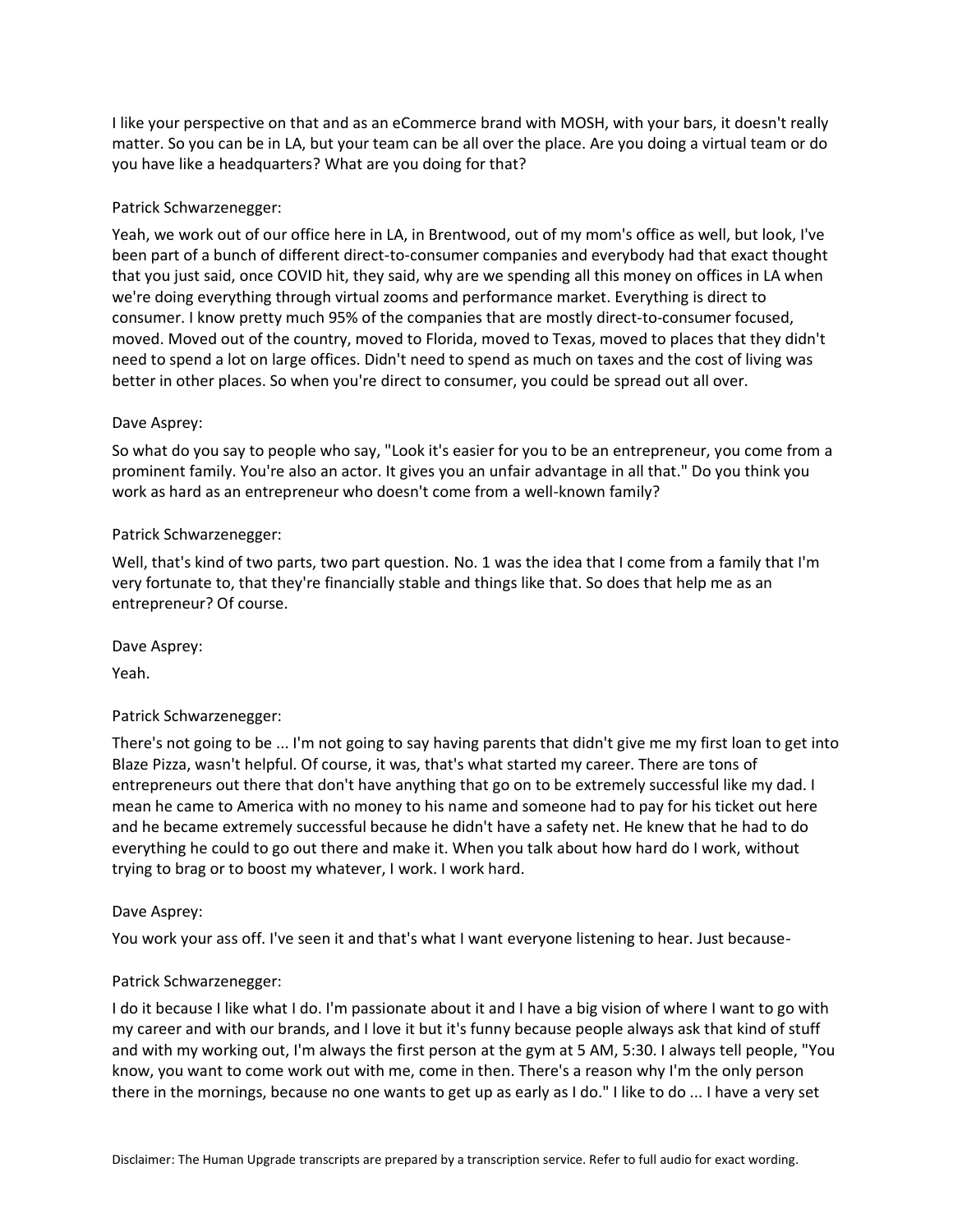routine and there's ... I don't go out, I don't drink, I don't do drugs. I don't really party and stuff, and I have things that I really love, and I have things that I don't love and I've found ways to really optimize my days and get the most out of them.

Just discipline and routine was something that was embedded so much into us kids when we were growing up. Our parents were so strict with that and they were very adamant about it, if you're not going to do the work, no one is, with everything at our house. If we didn't turn off the lights, my dad would unscrew the light bulbs and we wouldn't have electricity for our rooms. If we didn't make our bed, he would throw the bed over the balcony or take away our covers, if we didn't do ... clean up the shoes or the laundry, he would throw it in the fireplace. He was very much of like teaching us rules that we had to do and we weren't allowed to take hot showers over a certain amount of time, or he would turn off the heat in the house or just so many different little things that was all about teaching us kids that we have to go and do the work from the smallest little parts to the kind of macro side.

It was always about do the work and he didn't care what the work was. If You wanted to be a priest, great. If you wanted to be a teacher, great. If you wanted to be a plumber, you want to be an actor, you want to be a businessman, whatever you want to do, I'll support you but you have to be working your ass off in that field and try to be the best that you can.

#### Dave Asprey:

Well, it seems to have worked because all my interactions with you, I can see that you're working really hard to be a successful entrepreneur because the people are saying, the reason you're successful is family. Sure. It helps on the start, but you cannot in my experience, be a successful entrepreneur and be flaky and not disciplined and all that. So, the fact that you've been successful here, I think it's because you're ... like you said, you're waking up early and you're doing the hard work and I see a lot of that towards me. They're saying, "Well, Dave, you're some rich white dude." I'm like, "Hey, I'm not as rich as you probably think. I used to put auto parts in boxes for five years, every summer to help pay for my school," right?

There's something in the US particularly, that's like how dare you, but what I'm seeing is the people who want to make a big difference, still work their asses off and it doesn't matter where you come from, either you do it and you do it right and you do it consistently and then, you have a chance of succeeding or you don't do that stuff and you have almost no chance at all. So I want everyone listening to just see that, you're waking up every morning and you're doing it because it's inspirational, but it's not a guaranteed ticket to success to have some financial backing or anything like that. You still have to be an entrepreneur and I think you've proven yourself even at a relatively young age on that front.

You're continuing to do it with this ... the new brand. When have you failed as an entrepreneur? Has that happened to you yet?

#### Patrick Schwarzenegger:

Well, look, I have a very opinionated idea of the word fail, but we've had mistakes that have happened in our entrepreneur journey and with MOSH specifically, and with other brands. It's only a failure if you do that same thing again, or if you don't learn from it and fix it and grow from there. So people always say, failures are what makes you better, but it's really kind of ... if you learn from that quote, unquote failure, then it's not a failure, it's a mistake and you've learned from it and you've grown. I've had companies that have ... like I said, that I've invested in, that have went from one million dollars to hundreds of millions of dollars. I've had companies that have gone and just became absolutely nothing.

We've had stuff with our company here with MOSH that we were out of inventory for six to eight weeks. We had things that happened with our ingredients malfunctioning inside the bar, having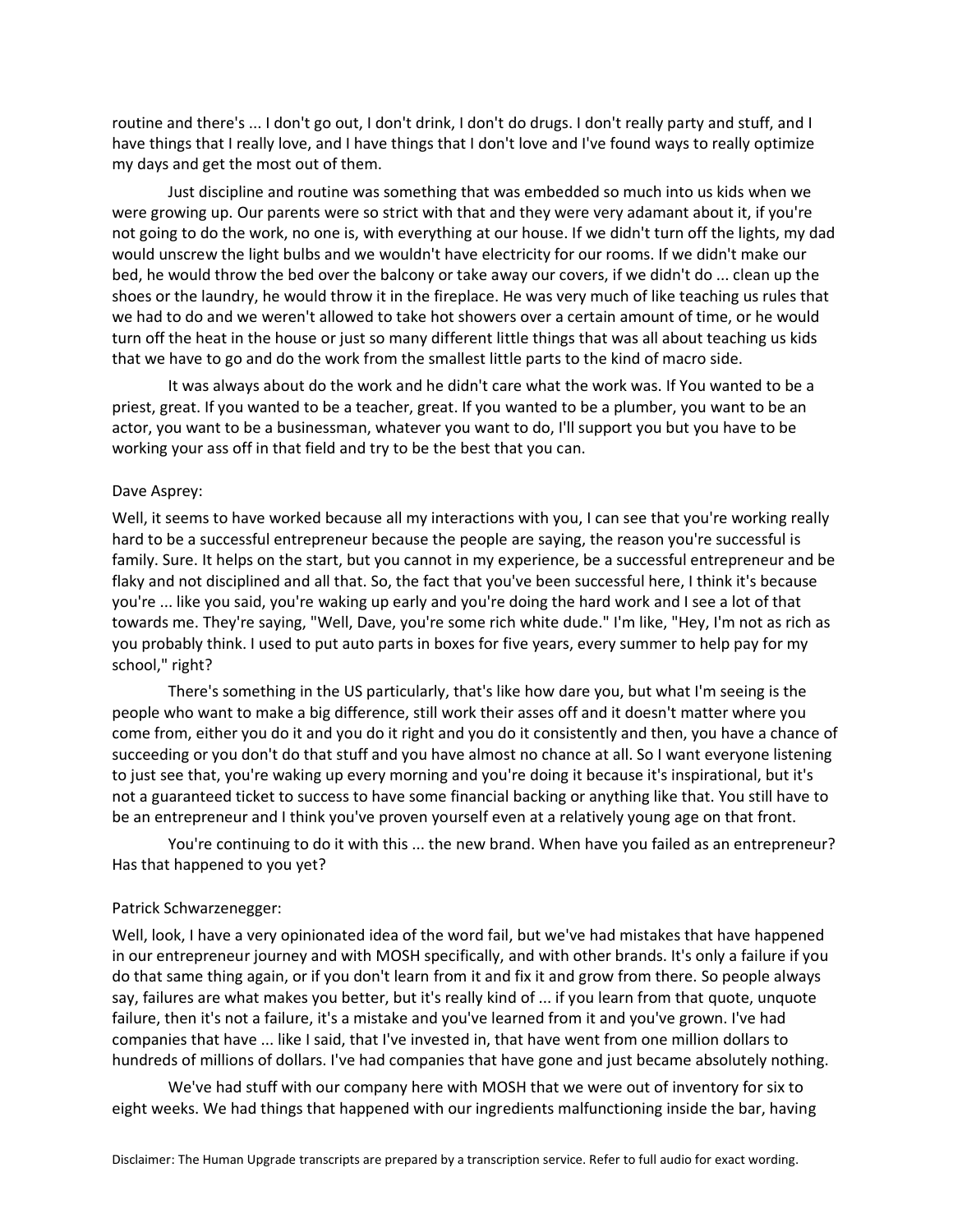like I said, a chemistry reaction that made the product taste off in the first batch. We had things that ... We had so many things that went wrong and that was kind of the fun part was learning about that and finding ways to fix it to anybody out there. That's wanting to be an entrepreneur or that's embarking on that journey, you're going to have speed bumps. You can do as much homework as you can and want and try to perfect everything before you launch, but things come out of left field every single day.

Things that you can't control. Things that are just out in the ethos, from the shipping to the actual manufacturing side, to the ingredients sort. There's just nonstop, something that's going wrong, and it's fun to learn from it and find ways to get better and make the customers happy, but yeah, we've had a bunch of problems throughout my entrepreneurial career.

## Dave Asprey:

That's something, I think people who haven't yet run a company, don't really see. There's been times where I've almost run out of money at Bulletproof and we got around that. Like you, there was one time we ... our vanilla had gone off. We're using real vanilla beans and it changed the flavor. We threw away, I think a \$100,000 dollar's worth of bars that were ... they just tasted bad, even though there was safe to eat, like we can't give these to people but that can be a death blow to a tiny company, but fortunately, we wrote enough of a scale where I could make those mistakes. So it's pretty touch and go when it's a young company, and I think you've learned that already and it's good to share that with others that no, it's not like everything just works.

Everything you touch, doesn't turn the gold, you work your ass off and sometimes it does, but along the way, it might be led for a while.

# Patrick Schwarzenegger:

Yeah. I remember when that first happened, I was on set and we were shooting night shoots and I just had finished ... it was my birthday. We finished work at like 6 AM or something like that. I went back home and I got one of the products that was ... had a malfunction and I couldn't go to sleep. I mean, my heart was racing. My anxiety levels were going through, just being insane and luckily, we were able to fix things fast and make the bar really delicious and stuff and anybody that did get something that they weren't happy with, I personally reached the out. We did handwritten letters. We did things to win them back, to make them happy, to give them free new product. Everything that we could, that was in our control. We took advantage of, but yeah, it's not all rosy and shiny once your product is on the shelf, there's a lot of things that are happening in the background.

Things that are going great and things that aren't and that's the fun, that's what they say about entrepreneurialism, right? You leave a 9 to 5 to work from 5 to 9. It just doesn't stop.

## Dave Asprey:

How do you balance out the health side of things? So many entrepreneurs, especially, I look back at my entrepreneurial stuff in the 20s, I would stay up all night long, growing companies and doing what I did, but it was maybe taking a toll on my health. How do you manage not burning out, given the acting side and the entrepreneur side, you talk about night shoots, which are the worst, you got bright studio lights.

Patrick Schwarzenegger:

Yeah. Yeah.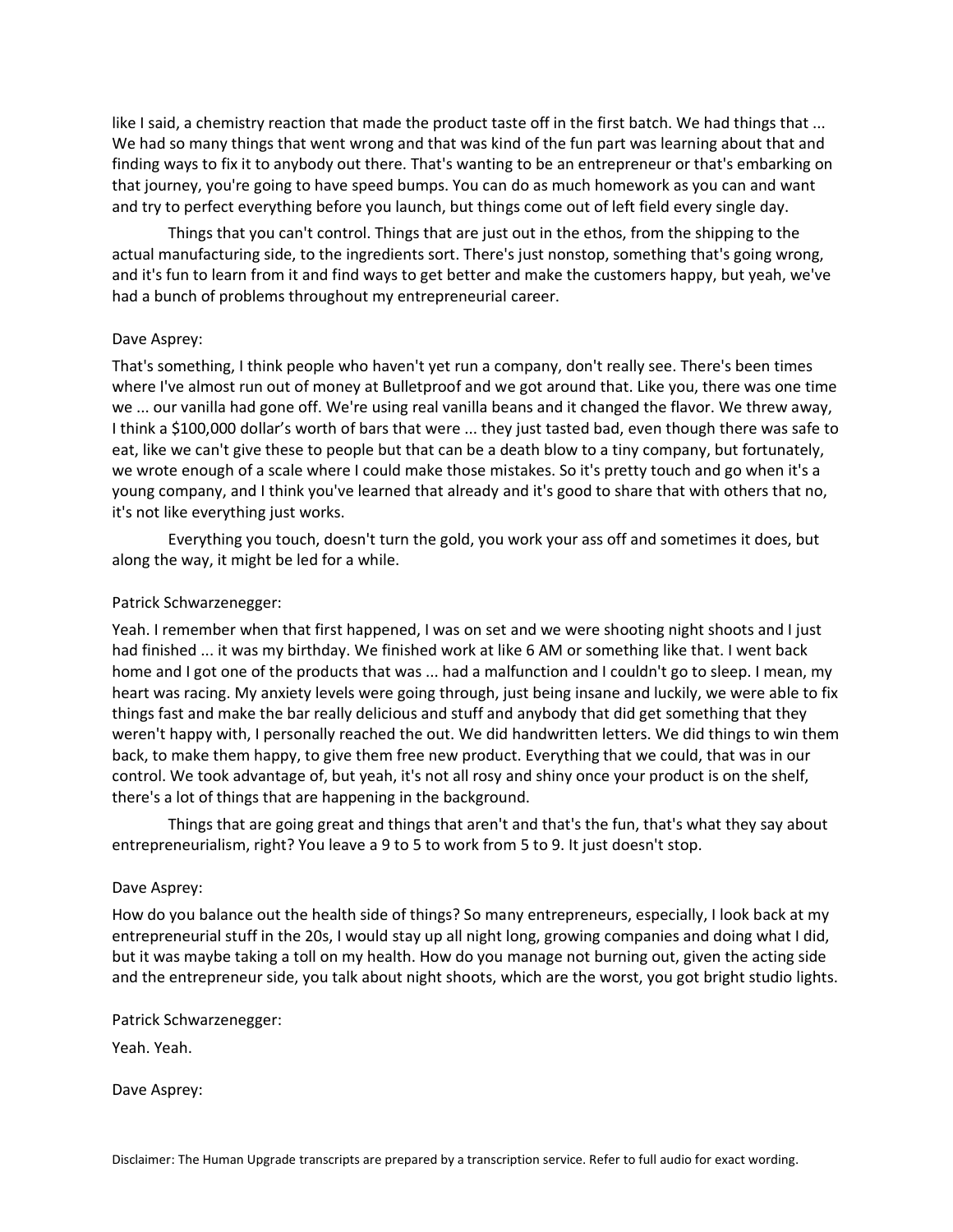You want darkness. What's your secret for managing your health through all that?

# Patrick Schwarzenegger:

Look, I prioritize my health more than anything and everything, about what the stuff is that I consume and eat, to the amount of sleep I'm getting, to the working out, to every aspect. Yes, I wake up at 5, 5:30. I'm in the gym and stuff. I'm asleep by ... I'm in bed at 9:30, so I'm still getting the rest that I need and the quality hours, and I do things to enhance that. I'm wearing my Oura ring, my Whoop band, my Apple watch my ... every single thing.

# Dave Asprey:

All three.

# Patrick Schwarzenegger:

I got all these different things to always trying to find ways to optimize, but you need the sleep, right? There's a lot of impacts that sleep have on your body and on your brain, on your mental health, on your life. So when I say that I'm up really early, it's not to brag that, "Oh, I got this little sleep." No, I'm still getting six to eight hours every night, but there is a burnout, right? There's a big idea of burnout amongst entrepreneurs and amongst employees, right? You don't want to burn out your employees or anybody part of your company because you want them to be motivated and happy and interested in the success and the longevity of their own life, but of the business life. Yeah, so I definitely value those things for our employees, for myself and there's certain days that it might get squeezed, of course, like everybody but for the most part, I try to prioritize that.

Dave Asprey:

So I don't know, because I don't follow all the celebrity rags, what's your relationship status right now?

# Patrick Schwarzenegger:

I have an amazing girlfriend. I've been with her for six, seven years now.

Dave Asprey:

Okay. You guys are pretty serious.

# Patrick Schwarzenegger:

Yeah. We're really serious and she's great. She's my R & D test buddy, because she's from Alabama, Birmingham and I always like to see what she's willing to eat or what she's not willing to eat, because she's got a whole different diet and pallette than I do. She just moved to LA about six, seven years ago. She had never heard of 99% of these ingredients or products or anything that you're finding at in Erewhon or Whole Foods here, etc. So it's always interesting to get her perspective and stuff from a mass market point of view. So, she doesn't like tasting a lot of the products that I deal with, but it's always-

Dave Asprey:

I love that.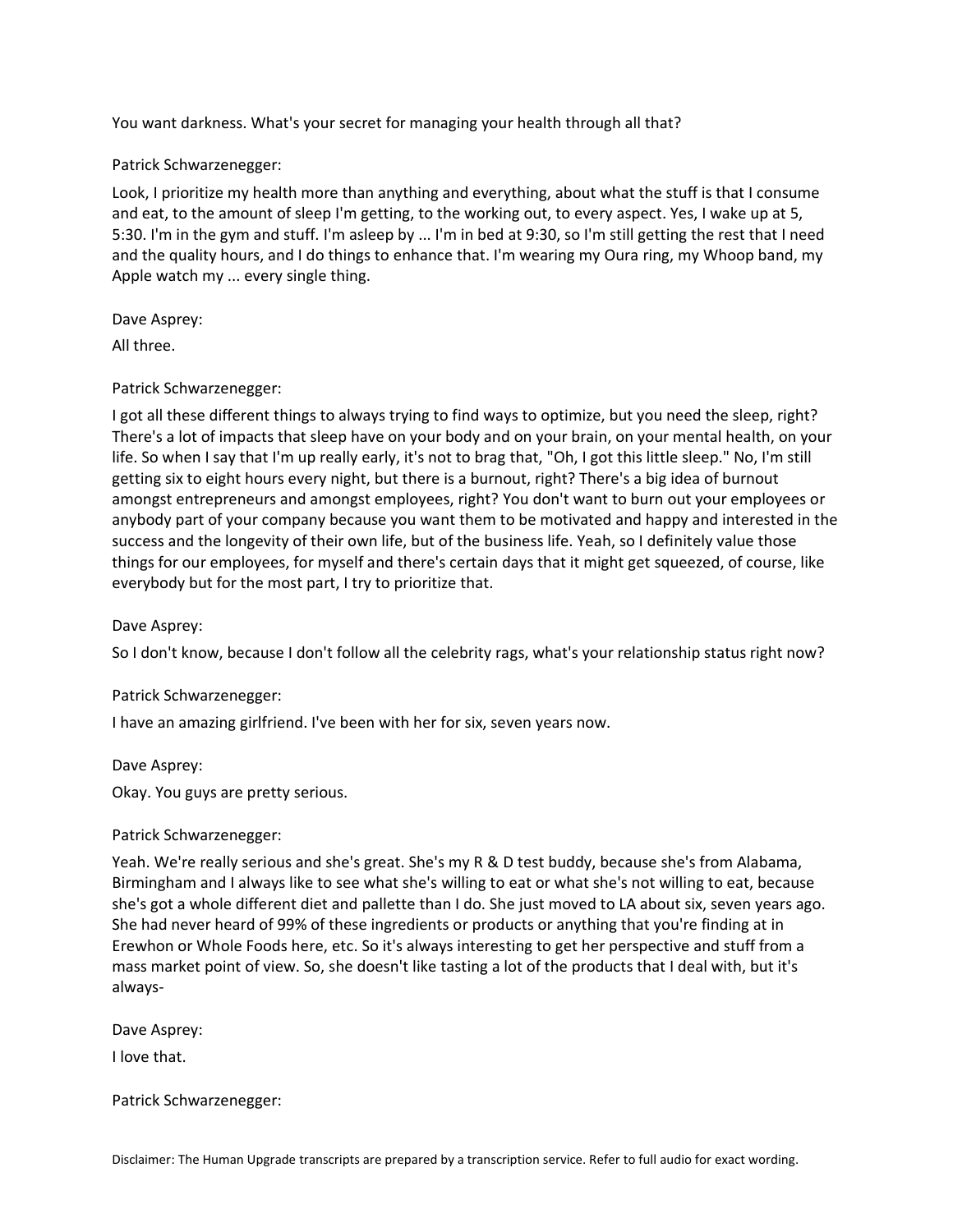# It's always fun to work with her on it.

## Dave Asprey:

So the reason I was asking is that you mentioned that you're putting your health first. So, many people including me, I would put my career ahead of my health and I'd put my relationships out of my health. How do you manage a relationship, where you're saying, look like my health is core to this. So how do you balance relationships versus health, not even counting the career?

# Patrick Schwarzenegger:

Well, luckily she does as well. We have things that are very ... we're opposite in a lot of ways and then we're similar in a lot of ways as well. She's always about going to sleep early, waking up early as well. She loves working out. She eats way more sugar than I do. We go get coffee in the morning and she gets her Kouign-Amann or almond croissant or whatever the heck, but overall, we get to do activities together that prioritize our health while still being able to be with each other and hang with each other and stuff like that. So it's not like I'm having to choose health over her or her over health. There's ways to always bring things together, and I think that's what brands are doing today, right?

We're seeing a lot of rise of here's activities that you can still do that are socializing that are also benefiting your health. I mean, that's the whole craze of group workout classes. I invested in one called Rumble and that was it, like, "Hey, let's make it so you can still socialize and have fun, but you're also working out," and there's other aspects of, even on the whoop you get to do things that compete with friends and family members, that you're kind of bringing both of them together, or there's the craze right now of non-alcoholic beverages and beers and wines and stuff like that. So you can still go out and socialize and prioritize socializing and friendships without having to sacrifice ... having to drink and putting toxins into your body and stuff like that. Look at the coffee movement, right? That became a whole so social thing as well and a health thing as well.

So, there's becoming a mix and people are blending the idea of you don't have to choose health over family or friends or career. There's ways to intertwine them and to kind of benefit all aspects.

# Dave Asprey:

I love that perspective, like look, in your relationship, you do stuff together that makes you both healthier, so you don't have to prioritize, and I wish more entrepreneurs and people in your relationships would get the message you just shared there, because if you sacrifice your health, you're going to be a crappy entrepreneur and your relationship probably won't work well either. So many entrepreneurs, I see them at conferences and some of my friends, they're carrying 20, 30, 40 extra pounds and they're tired all the time and it's because they're working really hard and then, they have relationship issues. It's because they're working really hard, but they didn't put their priorities in order and you definitely-

## Patrick Schwarzenegger:

Businesses are doing that more and more too. I have businesses that I'm part of, that are now doing weekly yoga classes at the office or workout, group workout classes in the morning to keep people healthy in their mindset, clearer and paying for those different aspects or giving them certain coupons towards healthier meals and restaurants or changing the snacks that are in the quote unquote cafeteria and different things to help bring health to the forefront while they're still at work and everything like that.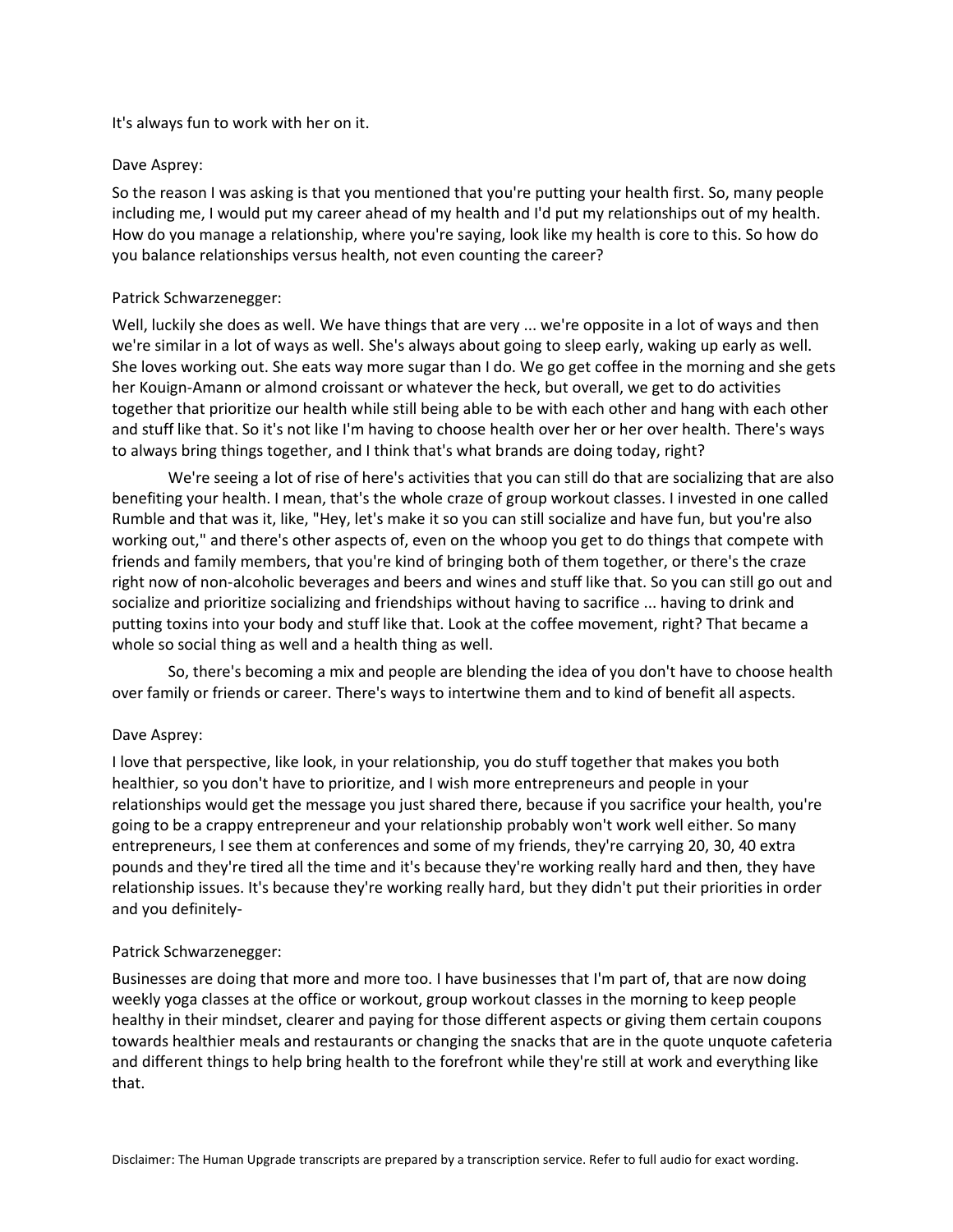What do you look for when you're hiring people as an entrepreneur? Do other people prioritize health? Do they have to believe in that? Is it skills? Is it something else?

# Patrick Schwarzenegger:

I mean, really hard work is at the top of it. Are they really wanting to learn and to grow. I worry less about what's their GPA, what school do they go to? Anything like that. I just had this rockstar girl that worked for me for the last few months and she had never done anything in CPG food and bev. She was a lawyer and she had written me this letter saying that she really wanted to learn about CPG and food and bev, and would do anything to come to work with us and just to learn. So, she came and learned and worked with us and was fantastic and after six months, she said, "I'm going to go look for a new job. Would you help write a letter recommendation?" She got a fantastic job at a food and bev tech company here in LA.

It was just someone like that just really was putting in the work and wanted to do everything they can to learn. Had no background in food and beverage. Had no background in entrepreneurialism and entrepreneurship, but just was willing to do the work and that's really what I look for. Are you really hungry and wanting to get better and are you believer in the mission. At MOSH specifically, every single person that works with us, has a direct relationship towards Alzheimer's. Everyone either has a family member, a father, a mother or a sibling that has Alzheimer's or something in that world. So that has become really important because they're very bought into the mission. They're really understanding of what are we trying to do?

Why are we trying to do this and they're part of the team. So that was a really kind of cool and fun aspect of mosh and about all of our employees,

## Dave Asprey:

It feels like you have to hire true believers, mission driven and hard workers for maybe the first five million in revenue for a company. Then, you realize, if there are people who are true believers, but they haven't been in an industry for a while to learn all of the pitfalls, you can make a mistake at a million dollar level, that might cost \$20,000, but if you're doing 10 million revenue and you make that same mistake, whoa. So over time you start evolving the team where you keep the mission, you keep the true believers, but you start bringing in people who, "Oh, I have 10 years selling protein bars," right?

# Patrick Schwarzenegger:

Yeah. Yeah.

# Dave Asprey:

So then they can bring lessons learned and that's something that no one ever spelled out to me, but it just kind of happened organically and maybe I was too late to do that as I was going Bulletproof, because it's really helpful to have someone who's just done it for so long and they can just up their phone and call the chairman of whatever manufacturer and solve the problem. So you end up getting the relationships somewhere, but if you start out with someone like that, they don't know how to do the scrappy stuff. So you're hiring-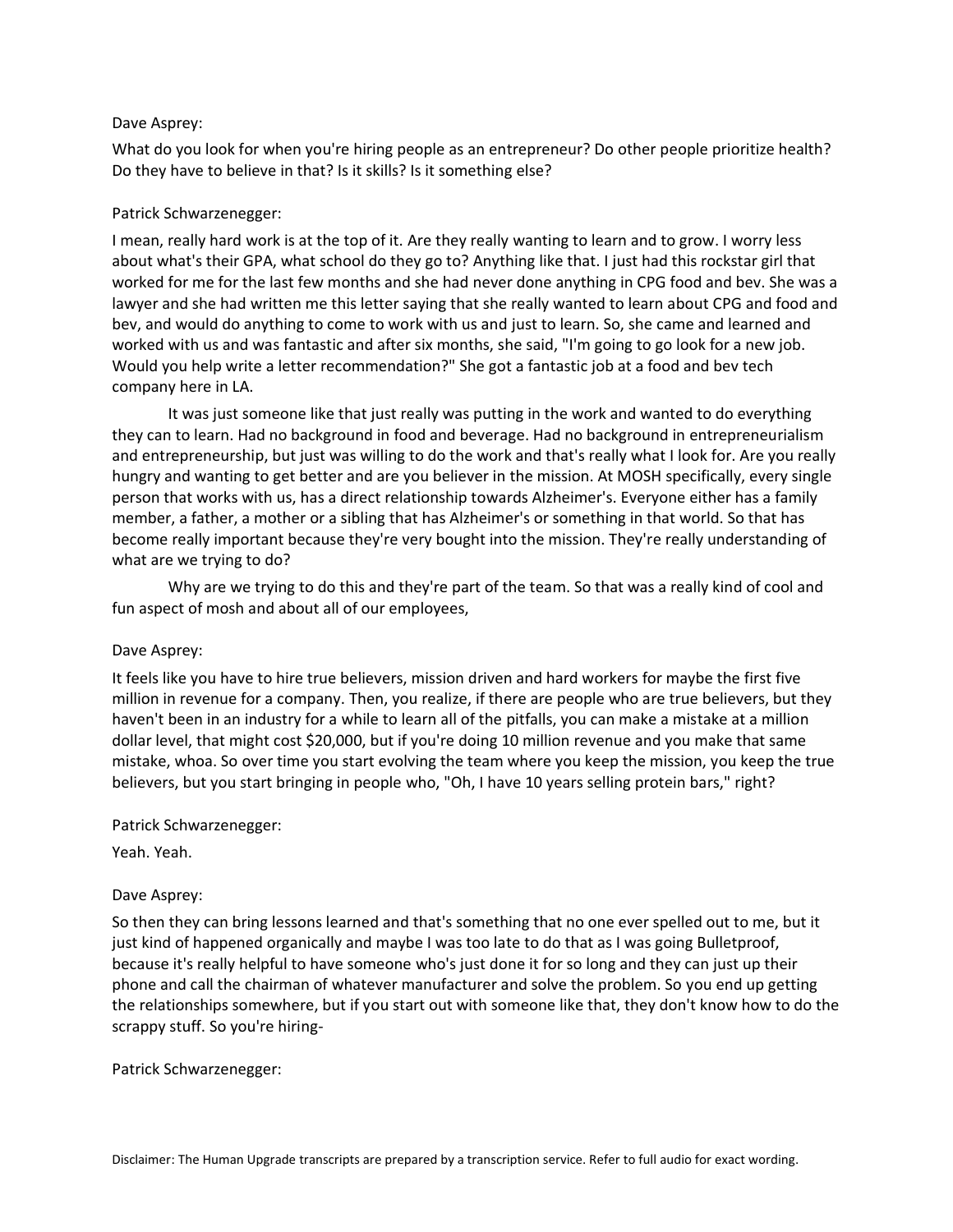Exactly. That's why I said, it's very different to have people work for you in a brand and stuff, that's going from zero to one million, than from one to five million and then five, 10 to 50, it takes different types of people and if I were to go call a top veteran in the bar space and ask them to come and run this company from zero to a million dollars, they probably wouldn't be as motivated or interested. Also, they wouldn't probably be getting the salary or anything. Those are the risks of going in on the startup. So yeah, you have to be very wary of the types of people you're hiring at the type of level you are with the business.

# Dave Asprey:

Okay. That's a very nuanced and aware answer. I love it. What about when you're looking to invest in a company? What's your filter there look like?

# Patrick Schwarzenegger:

So I always tell this to people because some of it is skill, some of it is luck but so many people have asked me, "What is your secret? You're 28. You have a few companies that have exited for a few hundred million. You've made a lot of money. Tell us what you do to bet on these companies." I don't have any magic formula. I don't even know what I was doing when I invested in Blaze or Liquid IV and stuff like these early on. I was investing in the person. My business background didn't give me a very, in depth, intricate way of modeling out the business and projecting where it was going to sell and all these different things. I really bet on the mission, the why and the entrepreneur behind it, and were they someone that was extremely hungry and wanted to bring this mission out to the world?

I thought that there was an opportunity in the marketplace for it, and it checked all those boxes, I was it. So with Liquid IV, they were a mission driven company. Their mission was to go and hydrate the world and so many people were dying from diarrhea and dehydration and they wanted to go and do a one for one model and hey, we're going to be what Gatorade is, but with half the sugar. I was like, "Boom, I'm all in." Super coffee was how do we take the Starbucks Frappuccino and take away all the sugar and spread positivity? Boom, I'm in. Blaze Pizza was how do we create the healthier version of Domino's and Papa John's but through the transparency of the Subway Chipotle model. Great, I'm in. So all of them have missions and whys behind the company and the entrepreneur behind it is willing to do anything to spread that mission.

It's less focused on the actual product and that's what I do. That's what I really bet on and I always try to find those healthier alternatives and are people craving that other version of what's out there and if so, and I think so then I bet on it.

## Dave Asprey:

I very much love that. I worked for a venture capital firm on Sand Hill Road in Silicon Valley for a while, I got to sit on partner meetings and I saw many dozens of pitches from startups, and I always joke that you could have reincarnated Steve Jobs and a clone of Elon Musk in pitching a startup. And as soon as they walk out of the room, the partners will look at each other and go, "I'm not sure about the team," right, because it's all about the people running the company, and it's about the idea second and the other thing they're always going to say is, "Oh, the market size is too small."

Patrick Schwarzenegger:

Yeah.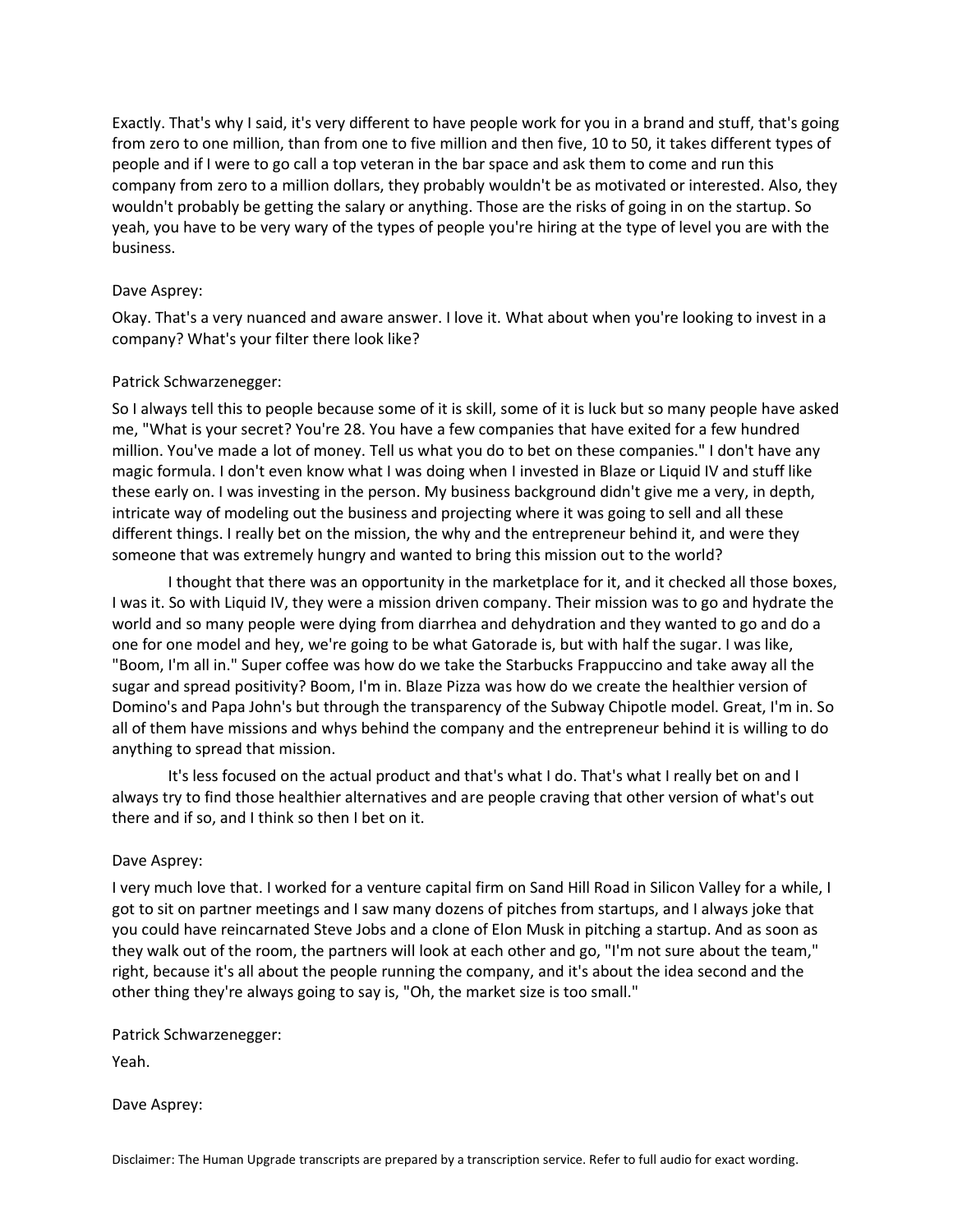It's a three trillion market. No, it's not big enough. So there's like standard things that they worry about, but when you really peel it back, what you said first, it's about the people you're backing a person with dollars, right, and then they're going to change their idea if it's wrong and they're to navigate all the obstacles, those same ones you talked about before. "Oh, our manufacturing didn't work right. There's a defect in a bar," whatever. They're going to fix it because they care because it's the right person, but if you back the wrong person with the right idea and it never goes anywhere. So you're saying, you want things that are healthier than what exists. Maybe not perfect, but a step in direction and you are looking for the right people and the right mission. When you see those, you get excited and you come in on it.

# Patrick Schwarzenegger:

Yeah. Yeah. Exactly.

# Dave Asprey:

I think you've got the right investment template. Did you just stumble into that or did someone teach you that?

# Patrick Schwarzenegger:

No, I think it was kind of like ignorance is bliss. I didn't know what I was doing in the beginning. This first company that I invested in, I had just sold my clothing company for a small amount of money in high school and that's when I really wanted to go into ... get into food and beverage and like I said before, this Blaze Pizza idea came and the guy had a great track record. He had done Wetzel's Pretzels but it was just the idea of what they wanted to do, that was so interesting to me and why they wanted to do it. So I don't think I knew anything about financial modeling and margins and what a business really was. I didn't really understand all of that, at that point in my career, I was 16 years old.

So it was just like, "Oh, this guy is really smart and his idea is really cool and he's mission driven, I want in." It just continued to work out and of course, there'll be times that it doesn't work out and I always tell that entrepreneurs and people as well, that everyone is expecting these insane numbers to happen in their business to blow up overnight and it just doesn't happen. Blaze Pizza took us eight plus years to see a dollar. Liquid IV was over a decade, I believe. These things ... people see it once it's successful, but they don't see all the years it takes to get there. How long was it for Bulletproof? How long was it from the time you guys became really a massive well-known company from when you actually started it?

## Dave Asprey:

It was pretty fast because it was very disruptive in the-

Patrick Schwarzenegger:

Yeah.

# Dave Asprey:

The language I was using around upgrade your health and hack yourself, we didn't talk like that. It was allowing people to have more power and control over themselves. Now, that's just in our language everywhere, which I'm just so happy about that. That was really what I wanted, was for us to like, "Oh, we have control," because if you feel helpless, you see junk food, but if, "Oh there's something I can do," so it wasn't even about health. So because of the, almost inflammatory language in biohacking, like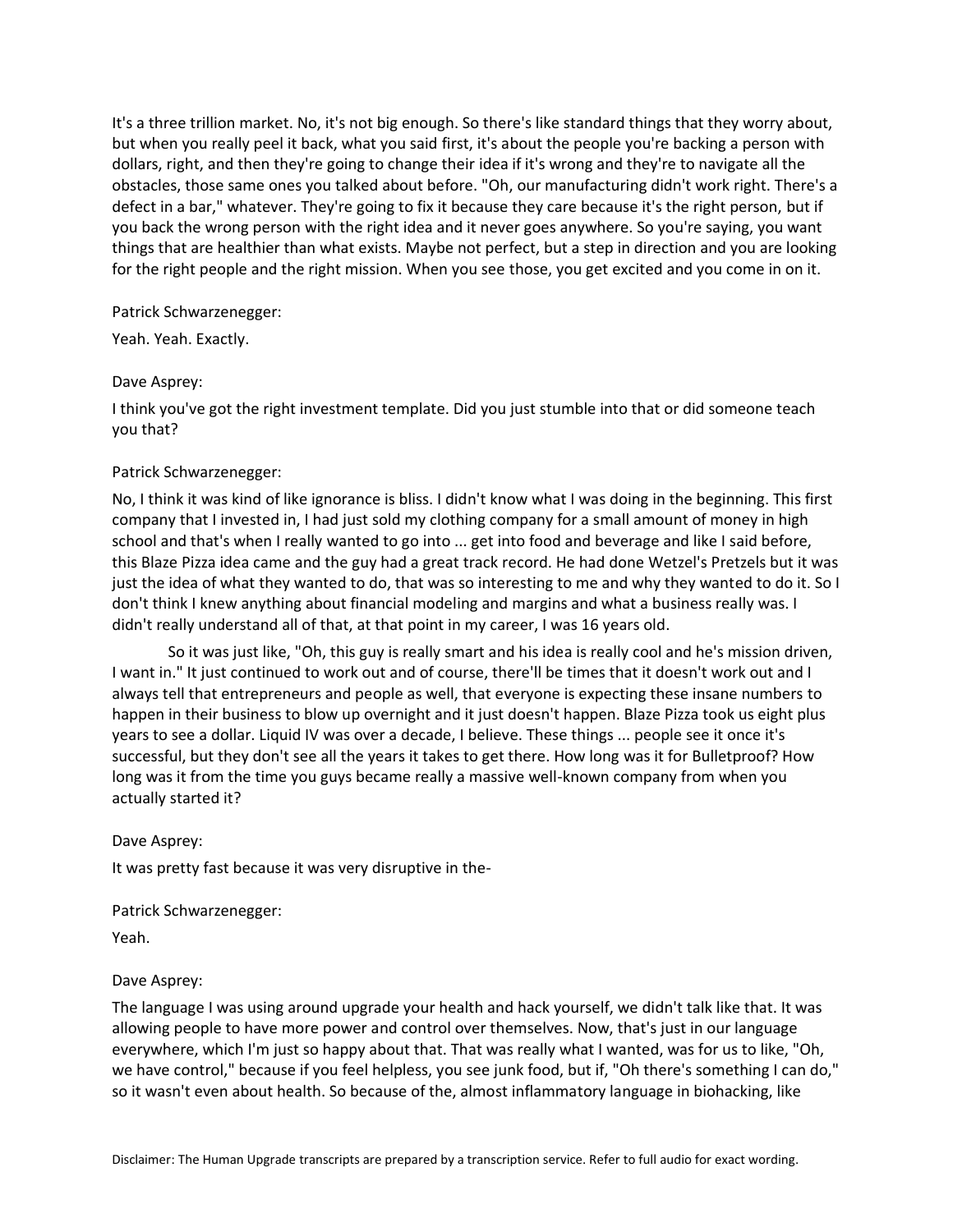hacking, like hackers break into stuff, like how dare you? I did get some flak for that. It came on pretty quickly so within, I think ... Yeah, within three years of starting without external funding and about 50,000 of startup capital, we had 27 million in revenue.

Patrick Schwarzenegger:

That's fast.

# Dave Asprey:

That's super fast and then, we raised from venture capital firms and anytime you're taking on outside professional VCs, it's always kind of a deal with the devil as an entrepreneur, because it means you're going to have to sell the company and it's going to influence how you grow it and what happens. There's other kinds of investors who come in, who aren't professional VCs who will have less ... like they'll push less to make the company do things and maybe as a founder, you don't want to do, but they also write bigger checks. So I sat down and I said, "Well, if I really want to reach a lot of people, I'm going to need this capital," and the funny part was I called friends who are VCs and I said like, "You're never going to invest in this company."

"It's in too many segments. I know how you think," but you should give me 50 grand for coffee inventory. Literally that was my pitch and they came back and said, "How about eight million dollars?" And I'm like, "Holy crap. I'm a tech guy." I have no business doing this, but I had to do some soul searching. Is it going to let me reach a really big audience, not to sell them stuff, but to teach them stuff, just like you're doing with MOSH where it's about education. That's always been the motivating factor for me. So we did grow really quickly and it was right product, right time, right message and huge amounts of hard work that no one who wasn't a part of it will probably ever understand just like for you, with all of your businesses, you work your butt off but people just see whatever they see on TV or in an article in this interview.

You can say I work hard, but do they believe you? I don't know, I believe you and I've never seen it, right? It's still pretty tough.

## Patrick Schwarzenegger:

Yeah, 100%

# Dave Asprey:

Well, I appreciate you coming on and even more, I love it that you're building a brand around brains. You're actually making a big bet that people now care as much about their brains as they do about their abs. The world wasn't like that 10 years ago. Even just talking about smart drugs and notropics, wasn't a thing. Lion's Mane, Mushroom at a mainstream.

## Patrick Schwarzenegger:

Yeah, no.

## Dave Asprey:

Even mainstream bar. No way, Lion's Mane was nowhere to be found and no one even knew what it was or why you might use it and now, it's something you can use as an ingredient. I think that's actually really cool. So you're going to make a big change, especially ... and I've got to say this, so of course, pretty much everyone's a fan of your dad, right? One of the things that made me super excited about